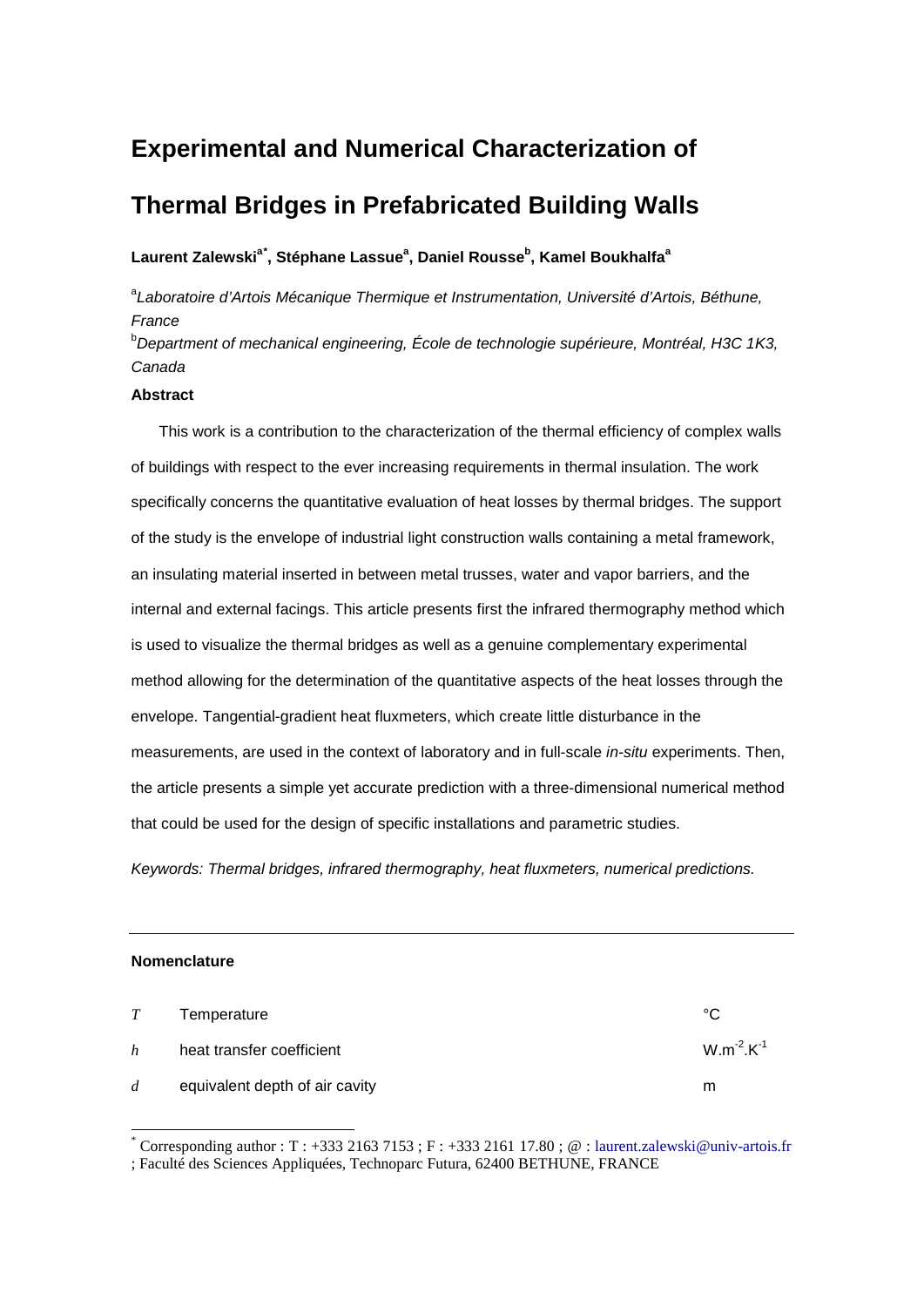| $\boldsymbol{b}$     | equivalent width of air cavity            | m                 |  |  |  |
|----------------------|-------------------------------------------|-------------------|--|--|--|
| <b>Greek Symbols</b> |                                           |                   |  |  |  |
| $\mathcal E$         | emissivity                                |                   |  |  |  |
| λ                    | Thermal conductivity                      | $W.m^{-1}.K^{-1}$ |  |  |  |
| $\theta$             | Temperature difference                    | $\rm ^{\circ}C$   |  |  |  |
| $\sigma$             | Stefan-Boltzmann constant : $5,67 E^{-8}$ | $W.m^{-2}.K^{-4}$ |  |  |  |
|                      | <b>Subscripts</b>                         |                   |  |  |  |
| İ                    | inside                                    |                   |  |  |  |
| o                    | outside                                   |                   |  |  |  |
| C                    | convective heat transfer                  |                   |  |  |  |
| $\mathsf{r}$         | radiative heat transfer                   |                   |  |  |  |
| eq                   | equivalent                                |                   |  |  |  |
| SS                   | steady state                              |                   |  |  |  |
| smin                 | minimum surface temperature               |                   |  |  |  |
|                      | smax maximum surface temperature          |                   |  |  |  |
| m                    | mean                                      |                   |  |  |  |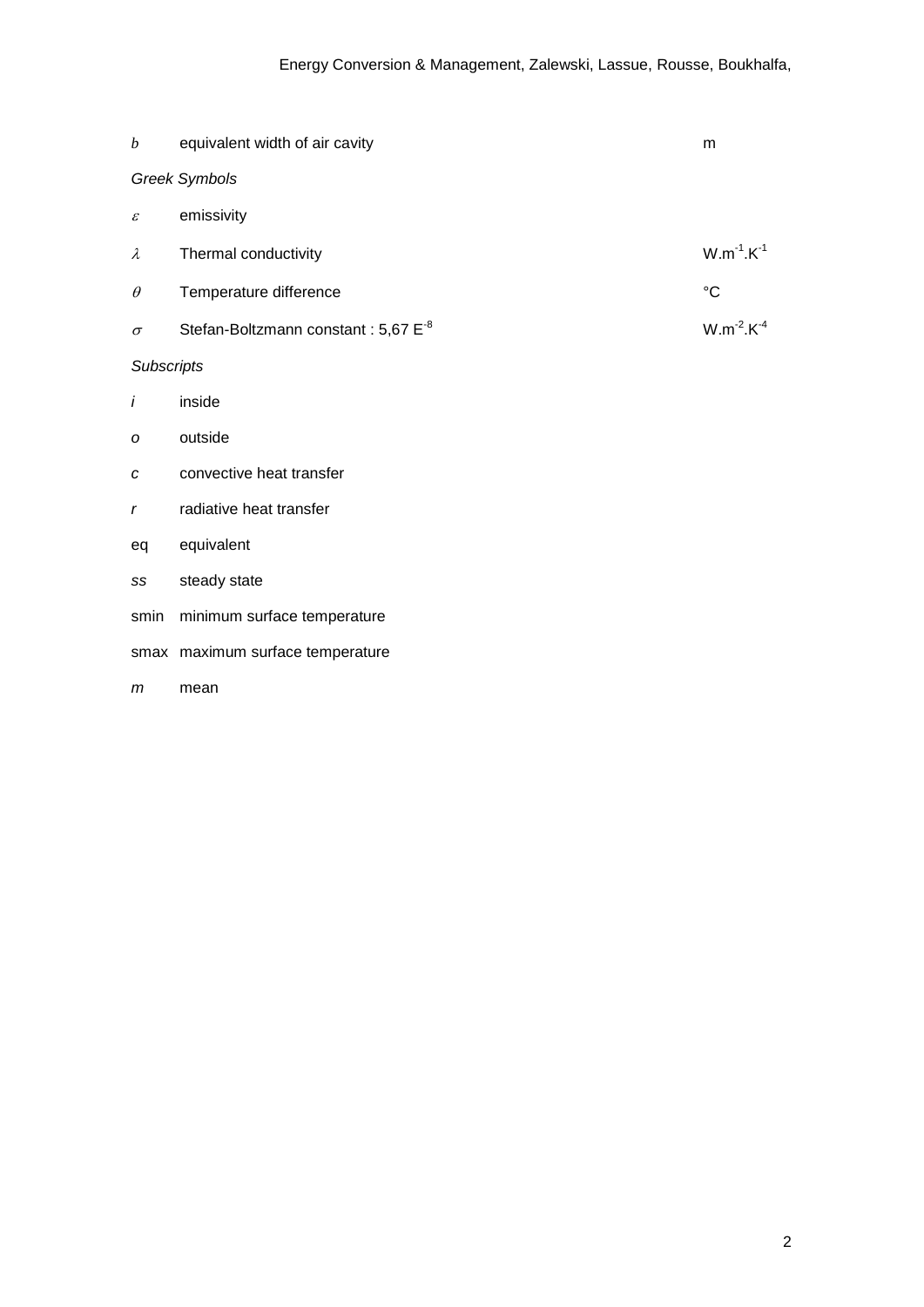#### **1. Introduction**

In the past few decades, tremendous developments occurred in the improvements of the thermal efficiency of building envelopes. The political risk of energy shortage in the 1970's [[1,](#page-21-0)[2](#page-21-1)], the perpetual strive for greater indoor comfort, then nowadays the measures to reduce the emission of greenhouse gases, and the spectacular increases in the cost of energy management in buildings, have led to stricter requirements in the different norms and regulations in all European [[3](#page-21-2)] and American countries.

DÉQUÉ et al. [[4](#page-21-3)] in the introduction of their paper, state that "insulating walls represent one of the simplest solutions for decreasing the building's heat losses". However, although quite obvious on the energy balance, the ever improving insulation implies that the relative proportion of the heat losses by the cold bridges in the wall became much more important over the years. Consequently, several studies followed to determine the relative influence of thermal bridges in the overall heat losses. For the calculation of thermal bridges at the interface of the wall sheeting and its structure (caused by the presence of a metal or wooden frame), the method, in the context of standard calculations [[5,](#page-21-4)[6,](#page-21-5)[7\]](#page-21-6), consists in integrating (in the evaluation of thermal losses) a linear thermal transmittance (or  $\psi$ -value in W.m<sup>-1</sup>.K<sup>-1</sup>). This method, still used and described in details in the ASHRAE handbook [[8\]](#page-21-7), under estimates global heat losses through the walls in most cases [4]. To obtain more realistic results, two-dimensional numerical simulations have been performed [4,[9](#page-21-8)]. In their study, Dilmac et al. [[10\]](#page-21-9) compare the results obtained by the methods stated in several standards (ISO 9164, EN832 etc.) with those obtained from 2D analyses in the context of heat loss through floor/beam-wall intersections. It is worth noting that most studies are concerned with linear thermal bridges occurring at the « wallwall », « wall-ceiling », or « wall-floor » intersections. On the other hand, three-dimensional analyses are sparse so do the unsteady analyses [[11,](#page-21-10)[12\]](#page-21-11). It is this latter phenomenon which is treated herein.

The other major improvement in the study of thermal bridges is this recent possibility for engineers to use performing infrared thermography instruments. This technique allows the visualization of heat losses: 1) *in-situ*; 2) at a distance (without contact); 3) at the scale of the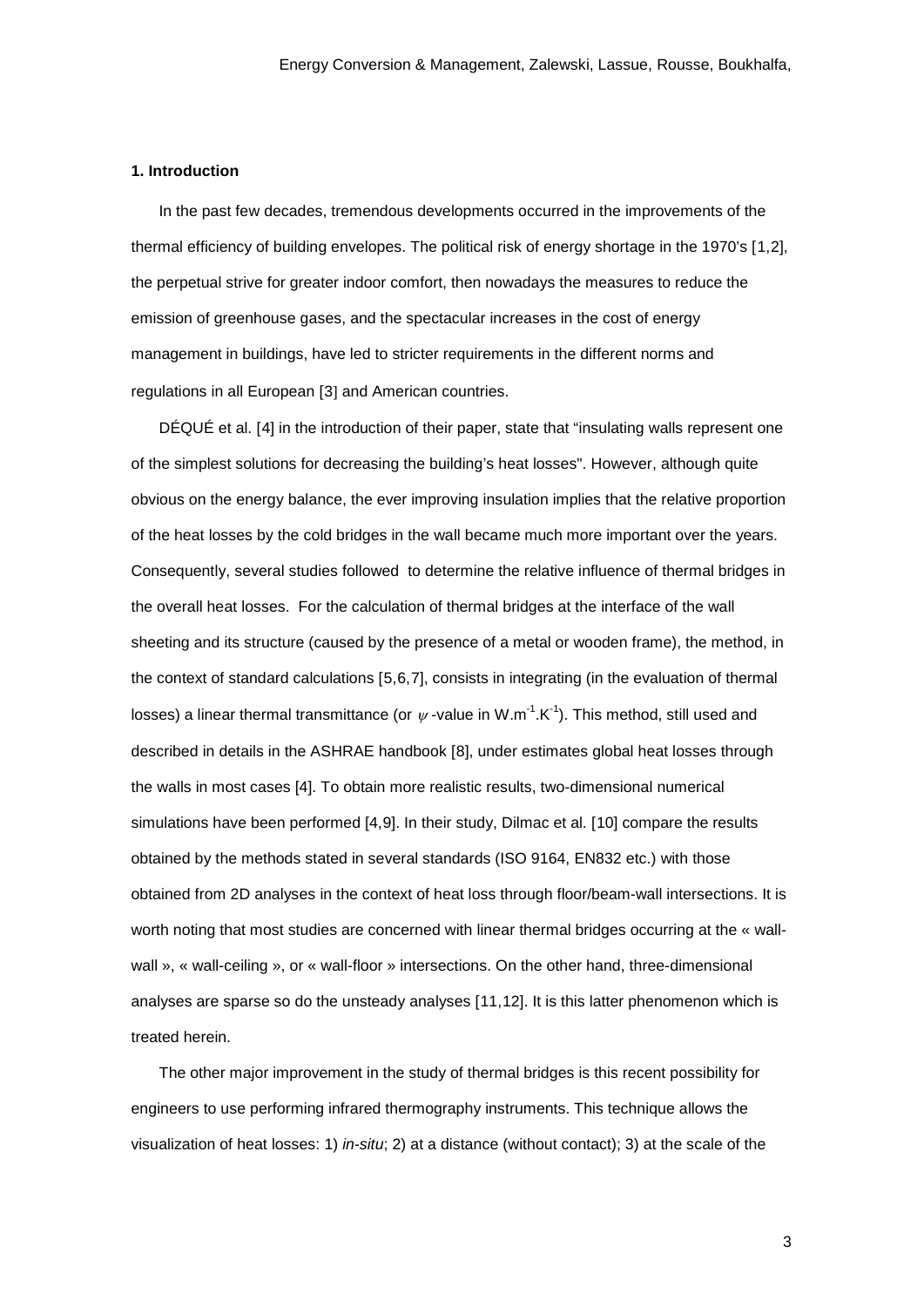building; and 4) without intrusion in the building walls (Non-destructive technique). The applications of infrared thermography are not limited to thermal bridges. Balaras and Argiriou [[13\]](#page-22-0) suggest it in an exhaustive review of thermal diagnostics for buildings, Wiggenhauser [[14\]](#page-22-1) discusses the coupling with moisture analysis in building materials, and the and Bérubé-Dufour et al. [[15](#page-22-2)] focus attention on the use of thermography in the context of crack detection and their evolution in masonry walls. Hence, the IR camera is an efficient tool but requires the understanding of a variety of principles and phenomena, like heat transfers, thermodynamics, optics, fluid physics, electronics, and materials structure [[16](#page-22-3)] for a consequent interpretation of the results (images).

The theme of this paper pertains to experimental measurements on building walls involving thermal bridges caused by steel frame. In such a context, two particular studies were considered as references. First, Haralambopoulos and Paparsenos [[17](#page-22-4)] propose an infrared thermography diagnostic so as to find the zones which are the most thermally representative of the whole building envelope. The overall thermal resistance is then estimated with respect to the heat fluxes and surface temperature measurements The objective is the determination of thermal heat loss levels in order to upgrade the building envelope to modern standards of thermal insulation. Second, Gorgolewski [[18](#page-22-5)], suggests calculation methods for thermal resistance (Rvalue) and thermal transmittance (U-value) for light steel frame constructions. The building wall investigated is somewhere similar to that used herein. However, the objective is to describe the development of a simplified method for calculating U-values of light steel frame constructions suitable for incorporating into U-value calculation software.

The work proposed here could be very important for the establishment and the improvement of reliable models. In a first step, the proposed methodology involves an infrared camera employed to locate the thermal bridges within a wall involving metal frame, insulating materials, and air gaps. The three modes of heat transfer occur simultaneously within the wall. The IR thermograms are analysed and confronted to local flux and temperature measurements. The first objective is to experimentally quantify surface and linear heat losses. The experimental results are used to validate the numerical predictions obtained with the commercial code commercial TRISCO [[19](#page-22-6)]. This tool allows for steady-state 3D simulations. When the validation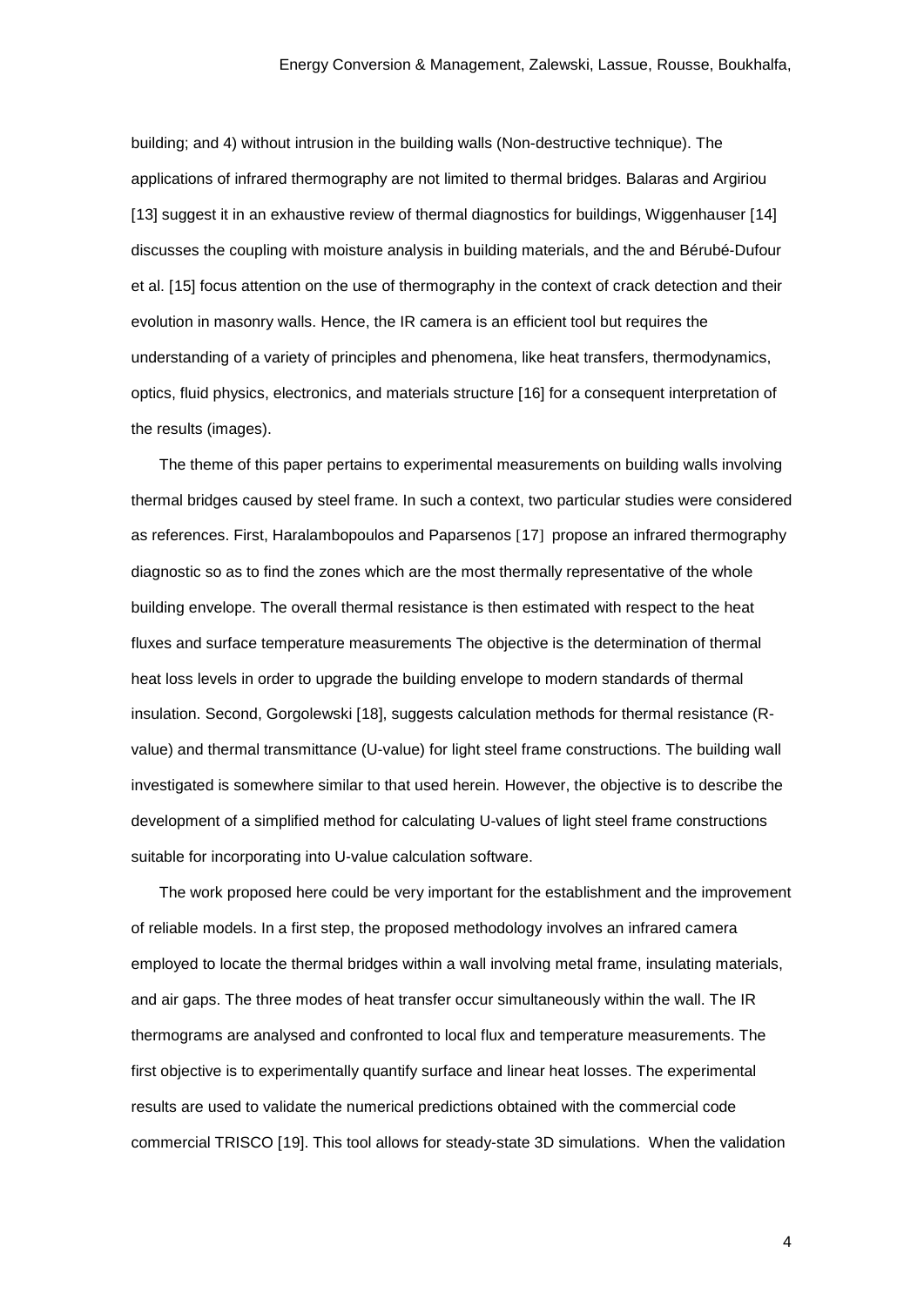is complete, modifications to the original wall are proposed and parametric studies are carried out to reduce the effect of the thermal bridges.

#### **2. Description of the building wall**

The envelope studied here is in conformity with the French regulation (RT2000) with respect to insulation regulations and it does not claim to ensure the appropriate insulation for buildings in the very cold Canadian or Swedish [[20\]](#page-22-7) climates, for instance. The wall investigated in this study consists of several building materials embedded in an assembly (Fig.1). The particular feature of this construction process involves assembling a prefabricated steel framework on site (MEPAC process) then adjoining (or inserting) relevant insulation and other materials.

Thermal insulation 10 cm thick is introduced between the vertical frameworks (equally distributed C-shaped steel profiles spaced 60 cm apart, cf. Fig. 1). The mineral wool is protected by a rain barrier on the outside and a vapor barrier on the inside. Both these barriers are held in place by the vertical framework and by horizontal steel with "hat" sections shown in Fig.2. A facing is fixed to these sections. On the outside, this consists of a PREGYBETON panel (cement and polystyrene beads) covered with Polymer Wall Coating, and on the inside of a standard plasterboard panel.

The outside surface of the wall is ventilated by holes drilled into the horizontal steel hat sections (Fig.2). Under high radiative heat fluxes, the PREGYBETON panels heat up and the fluid enters naturally into the external lower part of the wall via a Z-section provided with appropriate apertures and leaves from the upper part through the roof. The aim of this natural ventilation is to avoid the risk of excessive mechanical stress in the outer facing during periods of strong sunlight. The ventilation of this air space should also limit the risks of condensation, which would be harmful for the framework.

On the other hand, the non-perforated hat profiles on the inside of the wall create a partitioned closed air space with a view to increasing the overall thermal resistance of the wall. Interestingly, such a construction should provide good thermal resistance but this particular assembly involves important thermal bridges (Fig. 1). The studies carried out and described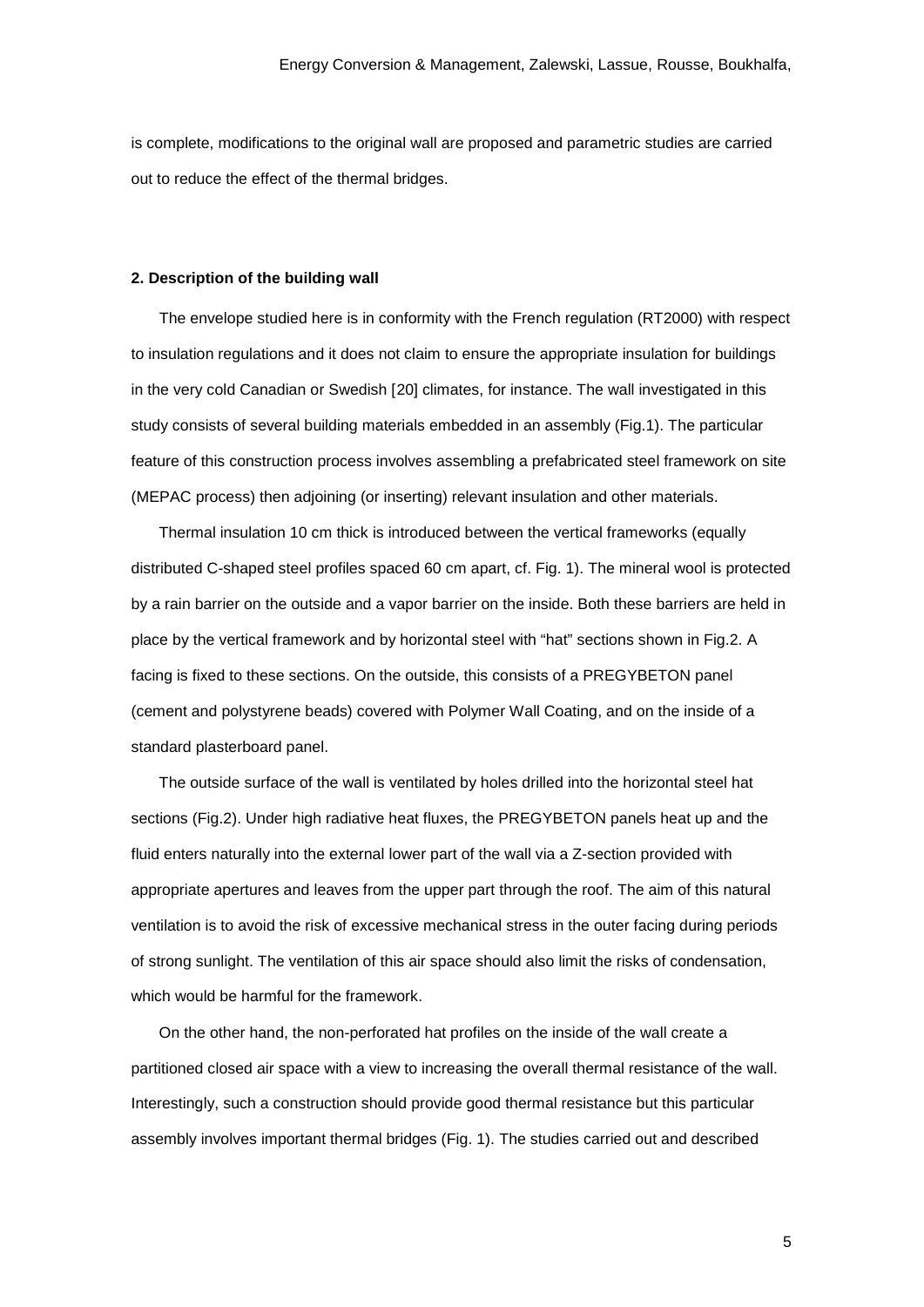below were intended to demonstrate, quantify, and eventually reduce the heat losses imputable to these bridges.

#### **3. Experimental study**

#### **3.1. Experimental set-up**

The results presented in this study were obtained from laboratory measurements performed on a wall built between two temperature-regulated climatic cells (Fig. 3). To identify the thermal bridges, the wall was first observed by means of infrared thermography on the "outside" surface. To generate a significant heat flux, a temperature of  $T_i=42^{\circ}$ C was imposed on the "inside" cell whereas the set-point was fixed at approximately  $T_0=20^\circ$ C on the "outside". The thermograms recorded were compared with temperature measurements with thermocouples. The second part of the study involved installing tangential-gradient fluxmeters on the standard section of the outer wall and against the vertical framework in order to evaluate the heat fluxes crossing the areas. Heat fluxes can be measured with fluxmeters such as the multi-purpose and yet precise "tangential gradients fluxmeter" designed, built, and improved in our laboratory over the past decade [[21,](#page-22-8)[22,](#page-22-9)[23](#page-22-10),[24](#page-22-11)]. However, these devices provide local information only and therefore cannot be used to assess the overall heat flux over a surface that may non-uniformly loses energy.

#### **3.2. Infrared thermography**

For this study, an Agema 570 PM (8-13,5µm) micro-bolometric array infrared camera was used. It was connected to a laptop computer capable of recording 240x320 pixels thermograms in real time. Recordings were carried out for 24 hours periods with an acquisition time step of 1 minute for a total of 1440 frames per samples. The camera was configured for measurement in an environment at 20°C and 50% of relative humidity. During measurements, the "outside" room temperature varied weakly over a 24h period (between  $T_0=19^{\circ}$ C and  $T_0=22^{\circ}$ C). With respect to heat flux measurements this induces negligible effects of room temperature on the behaviour of the camera [[25\]](#page-22-12). An emissivity of  $\varepsilon=0.9\pm0.02$ , was measured for the plate of Prégybéton using a BENTHAM spectrometer. The walls which delimit the test cell have emissivities close to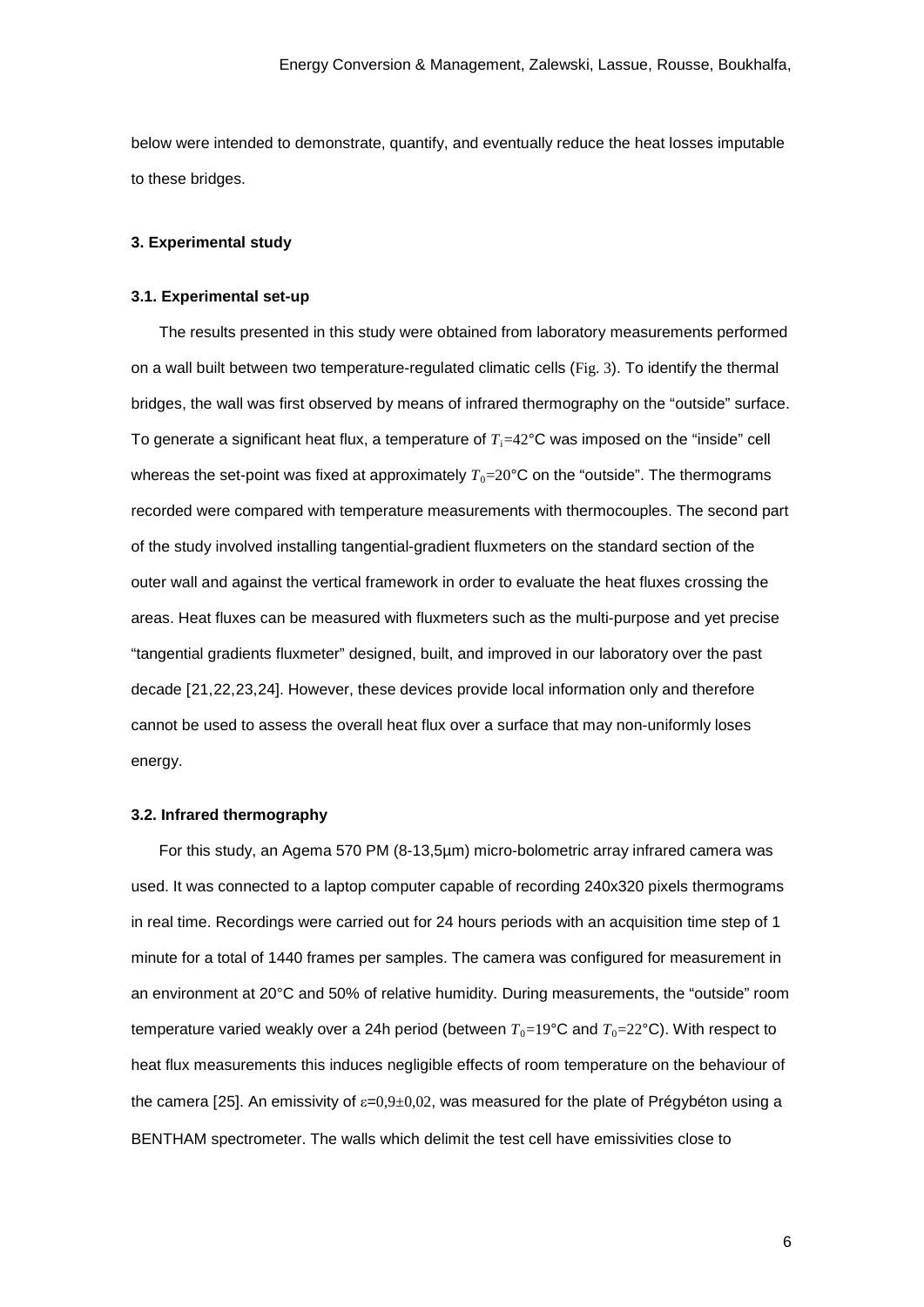$\varepsilon$ =0,9 $\pm$ 0,02. The measurements of surface emissivities were carefully carried out although the variations of this parameter induce negligible influences upon the surface temperature readings of the camera over the range 0,89 - 0,91. The walls surface temperatures were assumed to be that of still air as the 24 hours period of variations makes the overall system in quasi steadystate. As a cross check, simultaneous measurements of air temperature and resultant temperature measured with a temperature globe confirmed the absence of significant radiative disturbances during the measurements. The camera was located in the doorway of the "outside" cell and was aligned along an axis perpendicular to the wall at a distance of 2.5 m (Fig.3). In Fig.4,  $T_1$  and  $T_2$  are measured with surface thermocouples.

#### **3.3. Preliminary qualitative results**

The results presented in Fig.4 clearly illustrate the presence of thermal bridges through the framework. Significant heat loss through the vertical framework is quite obvious (highest temperatures) in the high part of the figure as the vertical yellow lines can clearly be observed. Additional losses are quite less obvious but nevertheless perceptible through the horizontal hat sections. The latter can be explained by the fact that heat is transmitted locally by conduction from the vertical framework to the horizontal hat profiles. It can also be seen that the wall is increasingly hot with height. This corresponds to the normal thermal stratification due to the fact that air is hardly disturbed within the cells despite natural convection. A closer observation indicates that there is no exact symmetry from one section to the next along the x-axis. This is caused by: (1) the irregular surface area of the internal vertical surface (the rain barrier, Fig.2) which depends upon the capacity of the rain barrier to sustain the insulation layer; (2) the asymmetry of the wall on which the test element is inserted in the global x-y plane (Fig.4).

From results presented in Fig. 4, it can be said that it is quite easy to identify thermal bridges using an infrared camera.

However, although these first results make it possible to visualize the problem, they do not allow the quantitative evaluation of the impact of the thermal bridges on the total performances (heat losses) of the wall. They do not allow either concluding as for energy consumption due to the bridges. Indeed, the study becomes more delicate when one wishes to carry out a quantitative analysis [[26\]](#page-22-13).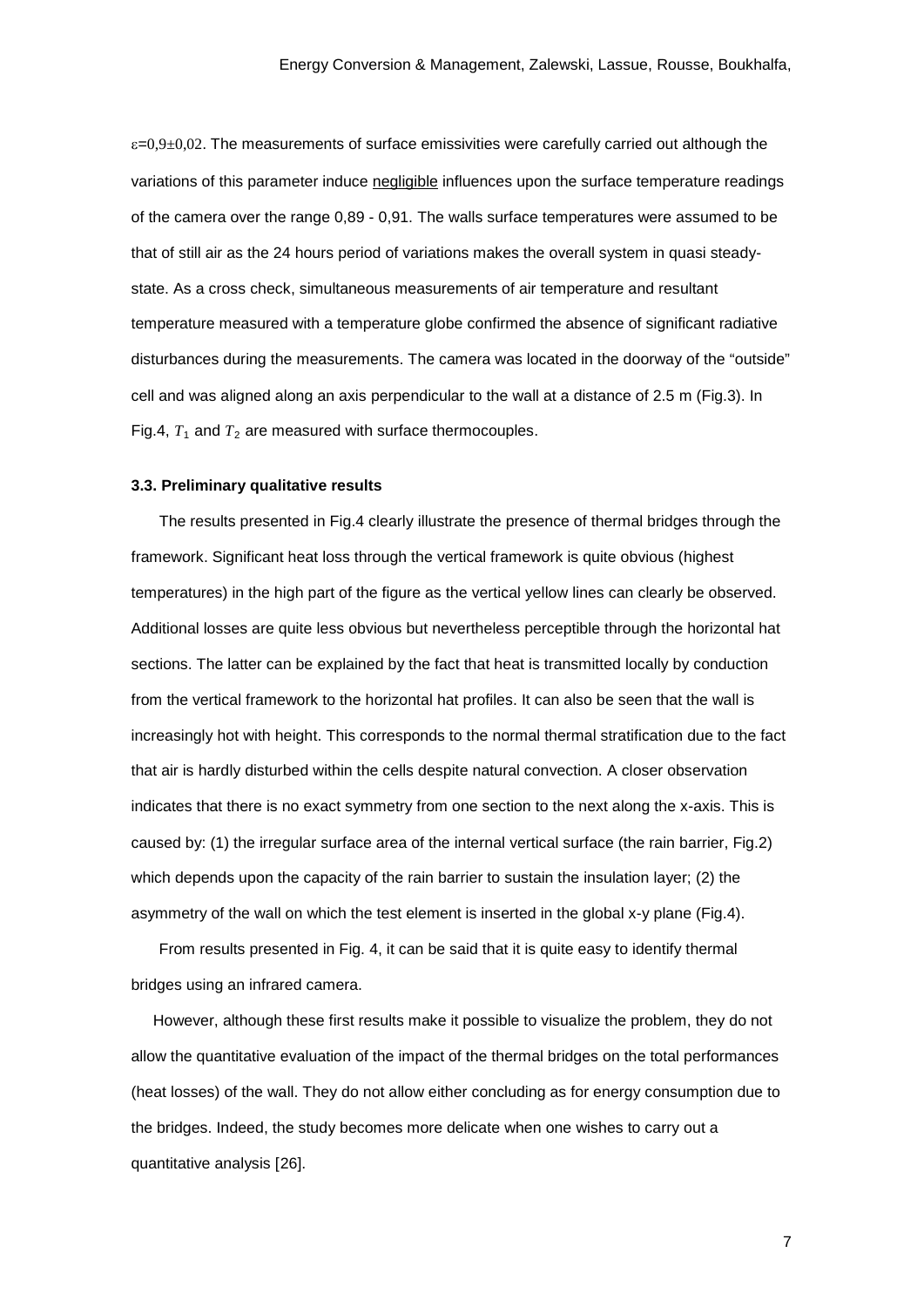#### **3.4. Surface temperature measurements**

To increase the thermal behaviour knowledge of the surface, surface temperature measurements with thermocouples are compared with those provided by the infrared camera. Fig.5 shows the evolution of the outside temperature,  $T<sub>o</sub>$ , over a period of about 20 hours. In this figure, the temperature variations (sudden drop, asymptotic increase) are due to the cyclic variations of the building environment itself. It was not possible to heat the "outside" cell to maintain a constant temperature as the source would have induced perturbations in the camera readings. The natural temperature variations are indeed preferable as they introduce, as mentioned earlier, a negligible bias in the readings. The thermocouples were calibrated in a temperature calibrator (CS172 Eurolec). Nevertheless, there is a maximum difference of 0,5°C between the two thermocouples located symmetrically compared to the vertical framework (Fig.4-5). This variation falls within the measurement uncertainties on the surface temperature measurement but can also be explained by actual differences that can exist between apparently symmetric zones of the wall (compression of insulator, variable thickness of the air layer, etc., Fig.2). In Fig.5, a maximum of one degree difference is shown between the thermocouple readings for surface temperature and the value, provided after image processing, recorded by the infrared camera. This relatively low difference can be explained by: (1) uncertainty on the calibration of the camera itself; (2) the uncertainty on the surface's emissivity  $(\pm 0.02)$  [[27\]](#page-22-14); (3) the uncertainty on thermocouple temperature measurements  $(\pm 0.5 \degree C)$ , (4) the uncertainty on ambient hygroscopy (50%±5%); (5) the variation of 19°C to 22°C of the ambient temperature; (6) the background radiation emitted by the environment directly on to the camera lens [[28\]](#page-22-15); or (7) by the reflection of the radiative heat flux on (by) the wall. Determination of the surface temperatures in various areas of the surface shows that thermal bridges do exist but it does not enable to provide an estimate of the heat flux.

#### **3.5. Heat flux measurements**

To overcome the aforementioned problem, the use of heat flux sensors is suggested in the following experiment. The sensors used are of "tangential gradient type" [[29,](#page-22-16)[30\]](#page-22-17). The tangential gradient fluxmeter intrinsically generates temperature variations in the plane of measurements. Then, these gradients are detected by a great number of thermoelectric junctions connected in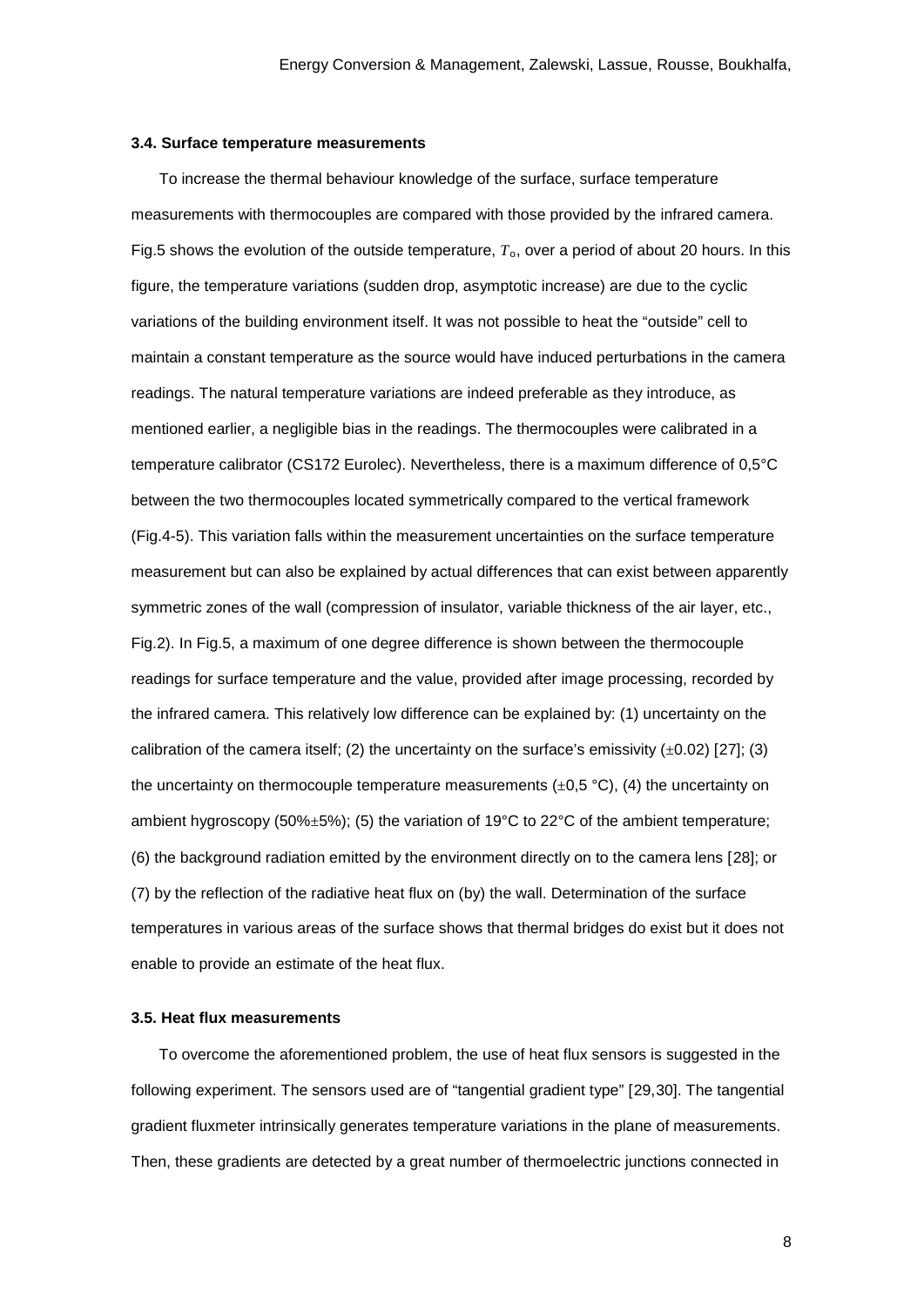series. Indeed, the sensor generates a Seebeck electro motive force (EMF) which is proportional to the heat flux. These fluxmeters have a highly conductive copper surface which tends to homogenize the surface temperature and thus to provide average values. The fluxmeters are calibrated by use of the null flux method [[31](#page-22-18)]. Three fluxmeters with a sensitive area of 15x15 cm² and a response time of about 1 second were used for this experiment: two of them were located (Fig.6) on the standard sections,  $q_1$  and  $q_3$ , while the third, the middle one *q*2, was located above a vertical steel frame. The average calibration for each fluxmeter is 100  $\mu$ V/W.m<sup>2</sup>. In order to avoid heat losses from the edges of the sensors or in other words to ensure that the heat flow is unidirectional in the zone of measurement, a guard zone was systematically installed around each sensor. (A guard zone is a non-active part of the surface of a sensor having the same thermophysical properties as the active zone). In this configuration, each sensor measures the local average heat flux in the z-direction, over its surface, between the wall and its environment (Fig. 6).

In order to show the importance of the thermal bridges and their evolution in dynamic transfer, an unsteady temperature difference was imposed between the two faces of the wall. The results for the three fluxmeters over a 48 hours period are presented Fig.7. This figure indicates that heat losses from the second fluxmeter,  $(q_2)$ , located above the steel structure, are twice as important as those for the standard section  $(q_1 \text{ and } q_3)$ . The very small thermal inertia of such walls makes the surface temperatures change very quickly according to the changes of the ambient room temperature. Similar conclusions hold for heat fluxes. Moreover, although theses fluxes are very low (as the wall is well insulated), Fig.7 indicates that the heat fluxes are measurable. Taking into account the overall uncertainties during the calibration (5%) [31], this simple experimentation demonstrates that the thermal heat losses caused by the thermal bridges can be evaluated. It also confirms what was observed visually by infrared thermography.

However, this experiment is a first approach. Indeed, the measured heat fluxes are available only for limited locations (three in this experiment) and are function of the sensors dimensions. In order to evaluate how far these thermal bridges increase overall heat losses from the wall, a larger number of fluxmeters would be required, covering a representative area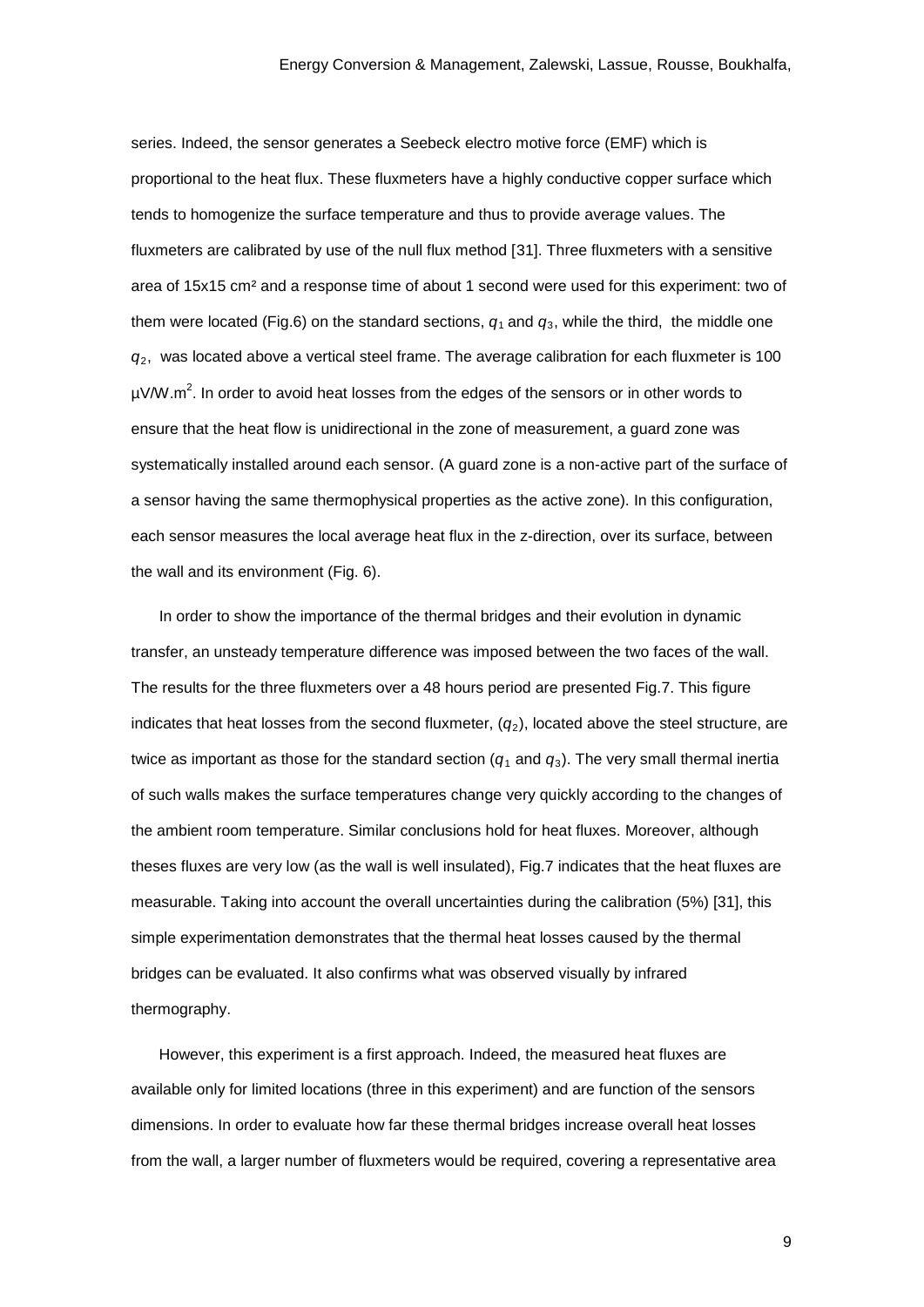of the average characteristics of the wall. Another way to evaluate the effect of these thermal bridges is to model the entire wall and to benchmark critical locations with appropriate local heat flow measurements. This approach will enable the global predictions of the heat losses on a complete wall. This approach is presented in the next section.

### **4. Numerical study**

#### **4.1. Global issues**

The objective is to propose a suitable numerical prediction tool that will enable the analyst to first identify the worst areas of heat lost and, consequently, to perform design corrections to reduce these losses. Hence, the MEPAC experimental building envelope was modelled with commercial thermal analysis software called "TRISCO" [29]. The version employed is restricted to steady-state three-dimensional conductive heat transfer but enables one-to treat complex geometries. However, it is restricted to the use of Cartesian structured grids based upon parallelepiped components. The software requires appropriate domain discretization and proper boundary conditions prescription. Then, a system of linear equations based on the energy balance technique [18] is solved by use of an efficient iterative method.

#### **4.2. Domain discretization**

The domain discretization is quite straightforward as the vapour and water barriers resistances are neglected and no contact resistances are considered as the insulation layer provides, and by far, the strongest resistance. The only twist in the domain discretization is that TRISCO does not take into account non-rectangular elements. Hence, this led us to represent the hat sections (Fig, 2) by assemblies of rectangular elements with the same surface areas of contact in order to reproduce, as accurately as possible, the real heat transfers. Fig. 9 schematically describes the transformation. The air gaps are modelled with equivalent thermal conductivities evaluated according to specific values taken from a database embedded within the software (See section 4.4). The problem can then be thought of as a simple three-dimensional conductive heat transfer problem. The surface area of the investigated wall is 5.39 m², which corresponds to four vertical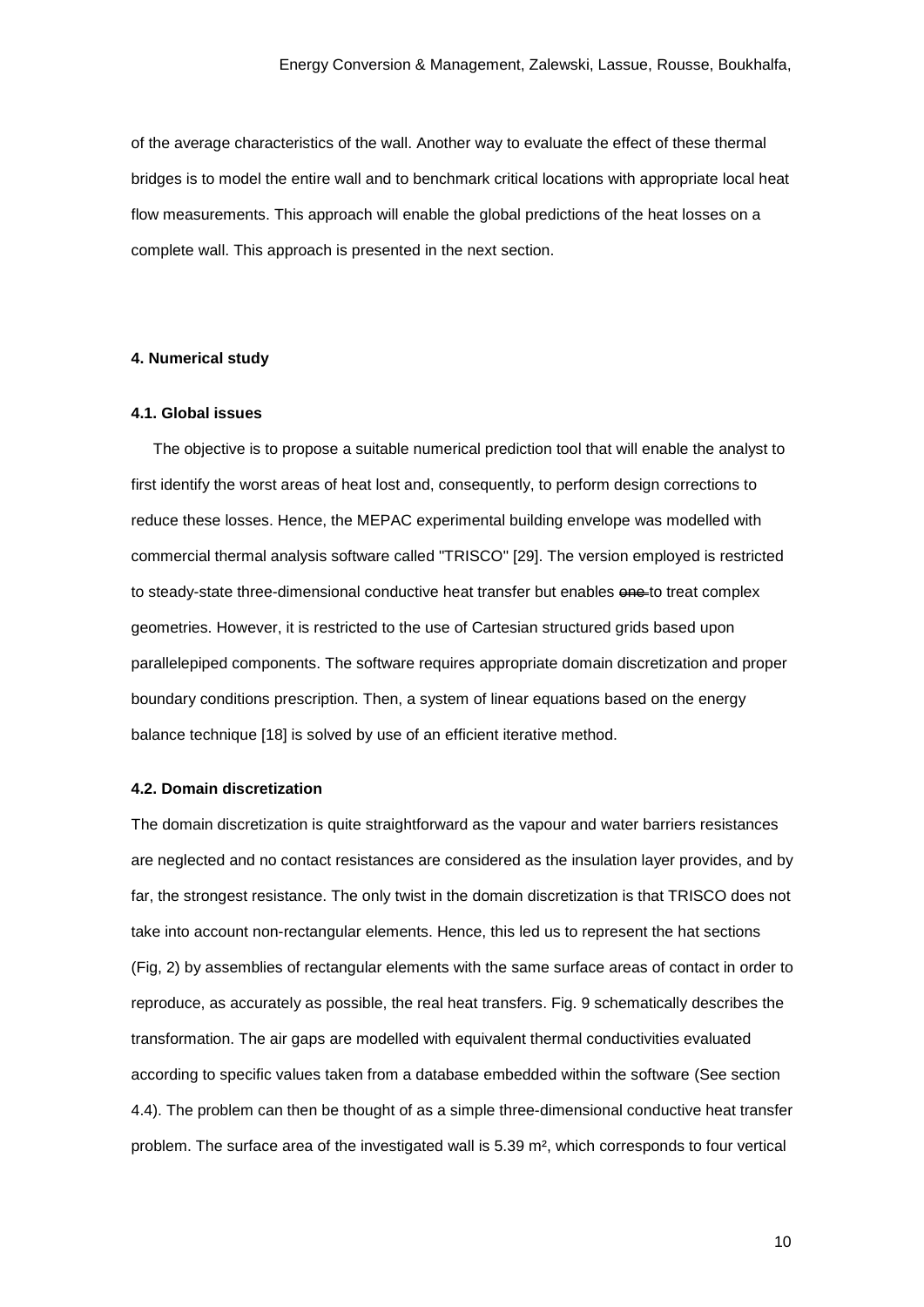bays and one floor in height (2.50m). Fig. 8 shows the typical domain discretization used involving 245712 nodes which was found to be sufficient to provide convergence and no difference in the solutions with further refinement.

#### **4.3. Boundary conditions**

Boundary conditions are prescribed as surface temperatures on the outside and inside boundaries and an adiabatic condition is imposed at the wall periphery. The experimental ambient temperatures ( $T = 42^{\circ}$ C and  $T = 21^{\circ}$ C) were chosen to match the actual measurements carried out at instant *t*=5h00 (Fig.7). These results were used as the wall for this period was found to be in nearly steady-state and because of the limitation embedded within the used version of TRISCO.

## **4.4. Modeling of air spaces**

As the overall temperature difference imposed in this experiment is low (about  $20^{\circ}$ C), without intensive sun solicitations, it was found in a previous study [[32\]](#page-22-19) that the air flow in the ventilated layer (Fig.2) of the wall is negligible. The experimental study conducted on the air layer, its geometric dimensions (narrowness) and the presence of small holes in the hat sections (generating high pressure losses) led to the assumption in this model that this outside air layer is not actually ventilated. As the openings cross-sections in these hat sections are very small in relation to their overall cross-sections, they create only small areas where convective movement has much difficulty to develop. Consequently, a vertical series of cavities separated by horizontal steel elements is obtained (Fig. 10). The layer indeed allows air flow only when direct solar heat flux occurs which is not the case in the present laboratory experiment. Hence, automatic calculations of an equivalent thermal conductivity for the air cavities on both sides are modelled as materials. The "RADCON" [[33](#page-22-20)] module is used to link radiation and convection within the air gaps to the equivalent thermal conductivity.

#### **4.5. Equivalent thermal conductivity**

To model the heat transfers in a non-ventilated space, the principle is to use the concept of equivalent conductivity. TRISCO allows calculating the equivalent thermal conductivity of air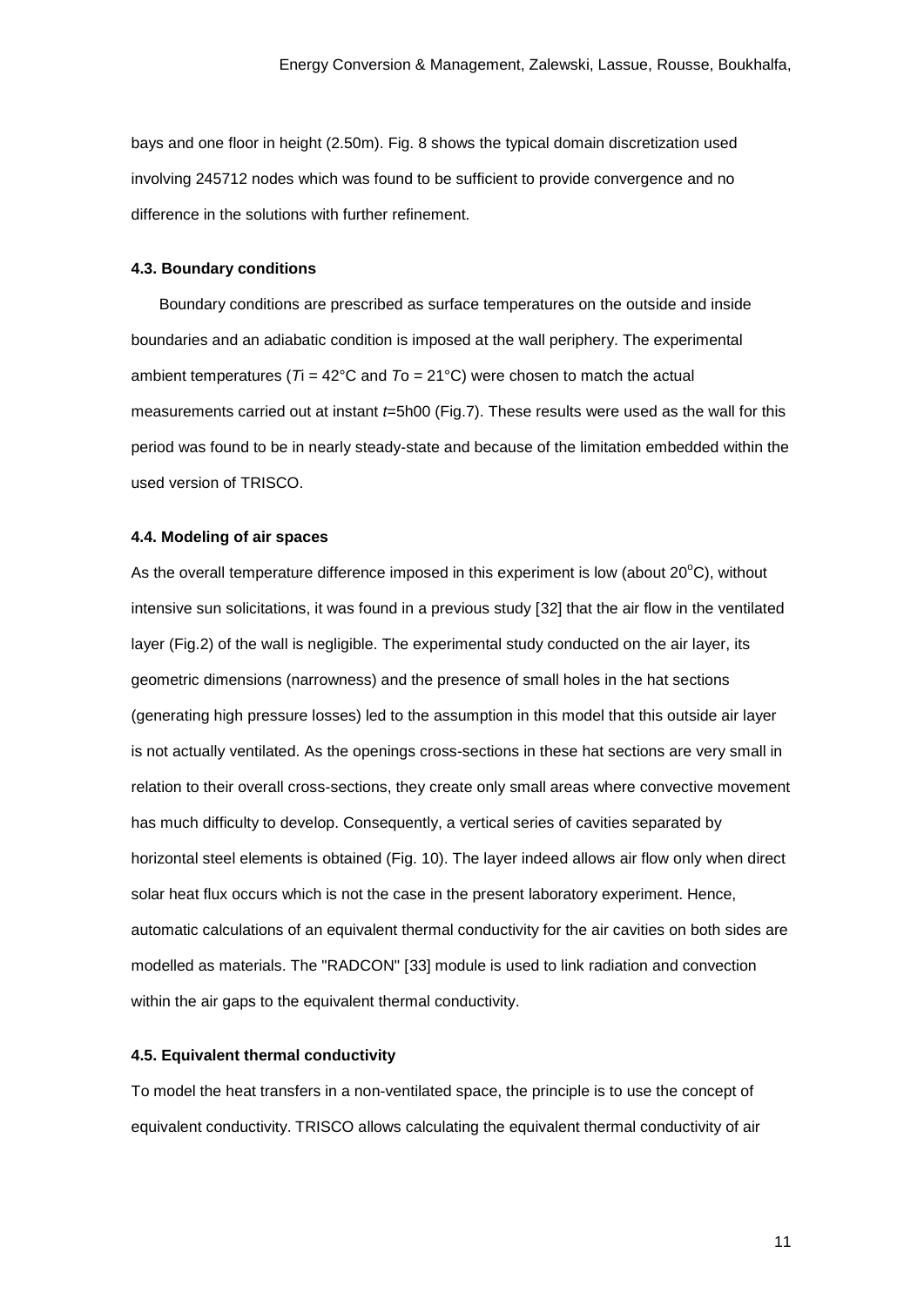cavities according to EN ISO 6946. The equivalent thermal conductivity  $\lambda_{_{\text{eq}}}$  [W/(m.K)] is calculated using the following formula:  $(h_c+h_r)$ .d. In which :  $h_c$  = convective heat transfer coefficient [W/(m<sup>2</sup>.K)],  $h_r$  = radiative heat transfer coefficient [W/(m2.K)] and  $d$  = equivalent depth of the air cavity [m] (parallel to the heat flow direction).

The convective heat transfer coefficient (surface to surface)  $h_{\alpha}$  [W/(m2.K)] is calculated as follows :

$$
h_{c} = max \left\{ \frac{C_{1}}{d}, \frac{C_{2} \cdot (\Delta \theta_{ss} \cdot d^{3})^{C_{3}}}{d} \right\}
$$
 (1)

with:  $d$  = equivalent depth [m],  $\Delta\theta_{ss}$  = maximum surface temperature difference in the air cavity  $[°C]$ 

The maximum surface temperature difference  $\Delta\theta_{ss}$  is taken constant when no solution results are available (For EN ISO 6946: use 5°C). The parameters  $C_{_1},\,C_{_2}$  and  $C_{_3}$  , for an horizontal heat flow, are  $C_1 = 0.025$ ,  $C_2 = 0.73$  and  $C_3 = 0.333333$ .

The radiative heat transfer coefficient  $h_{{}_{\mathsf{F}}}^{}[\mathsf{W/(m^2.K)}]$  is calculated as follows :

$$
h_r = \frac{1}{\frac{1}{\epsilon_1} + \frac{1}{\epsilon_2} - 1} \cdot 2\sigma \cdot (\theta_m + 273.16)^3 \cdot \left(1 + \sqrt{1 + \left(\frac{d}{b}\right)^2} - \frac{d}{b}\right)
$$
(2)

with: ε<sub>1</sub>, ε<sub>2</sub> = emissivity at both sides of the air cavity (in the direction of the heat flow), σ = 5,67 10 $^8$  W/m $^2$ K $^4$  (Stefan-Boltzmann constant),  $\theta_{_{\rm m}}$  = mean temperature in the air cavity [°C], *b* : equivalent width of the air cavity [m]. The emissivities  $\epsilon_1$  and  $\epsilon_2$  are estimated to be about 0,9 for the materials and 0,1for the galvanized steel. This assumption is mostly appropriate as modifications of radiative transfers predictions were observed only for emissivity variations exceeding 10%. The mean temperature  $\theta_m$  is automatically calculated as:

 $\theta_m = (\theta_{smin} + \theta_{smax})/2$  with:  $\theta_{smin}$ : minimum surface temperature in air cavity [°C],  $\theta_{smax}$  = maximum surface temperature in air cavity [°C].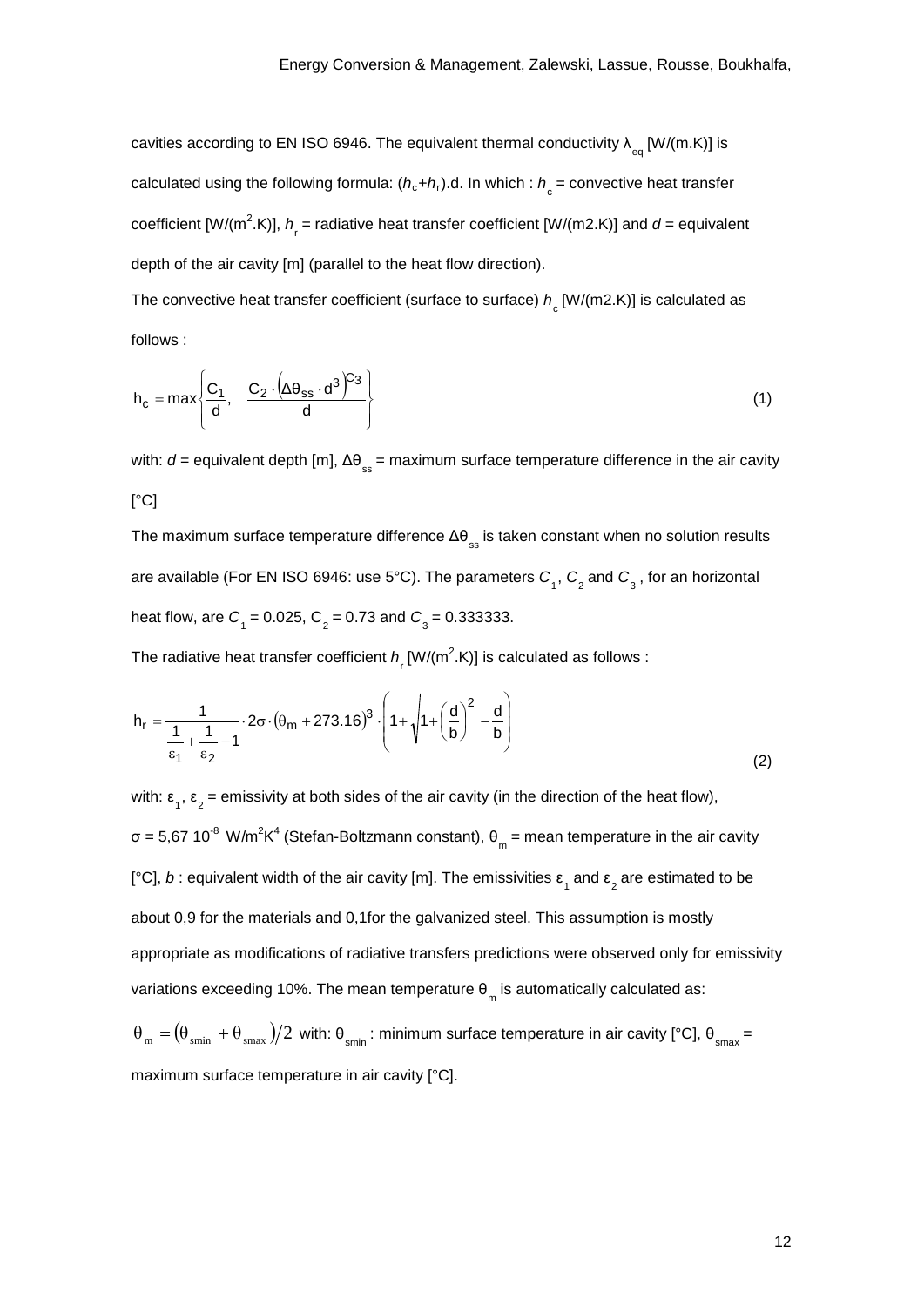#### **4.6. Validation of the model**

Fig. 11 presents results for the temperature field throughout the calculation domain subject to the prescribed boundary conditions. A section of the external face of the wall is shown in blue. These qualitative results for the temperature field clearly confirm the presence of thermal bridges in the MEPAC shell. As on the thermogram presented in Fig. 4, the thermal bridges remain mostly obvious at the level of the vertical framework.

#### **4.7. Heat flux predictions**

The representation of heat flux across the wall is presented in Fig. 12. This figure indicates that heat losses through the vertical framework are twice as important as those in the standard section. A comparison between the fluxmeter measurements and these numerical predictions validates the assumptions embedded within the model (boundary conditions, thermophysical properties of the materials, calculation assumptions, discretization technique, etc.). The heat fluxes measured and calculated in the standard section are both about 4.0 W/m<sup>2</sup> while those for the area located above the vertical framework provide an average value of 9 W/m² for the measurements over the area of the fluxmeter,  $q_2$ , and a variation from 7 W/m<sup>2</sup> to 11.5 W/m<sup>2</sup> for the predictions. These results as well as those for temperature predictions provide excellent confidence in the propose mode to perform numerical analyses of the MEPAC wall assembly.

#### **4.8. Heat flux reduction**

With a suitable model, it is possible to evaluate the relative influence of the thermal bridges on overall heat losses from the wall. This is done here by first eliminating the vertical steel framework from the model. Predictions indicate that the overall heat transfer coefficient per unit area of the wall is 0.320 W.m<sup>-2</sup>.°C<sup>-1</sup> for the actual construction and that it would be 0.236 W.m<sup>-2</sup>.°C<sup>-1</sup> for the same wall without any steel framework. The thermal bridges thus increase overall heat losses from the wall by 26.2% (cf. table1).

From the construction point of view, it is not possible to completely eliminate the vertical framework as this represents the trademark and design characteristic of MEPAC. A technical solution would nevertheless involve breaking the thermal bridge inside the wall. One way, suggested and tested here, consists in replacing the unventilated air space on the inside by an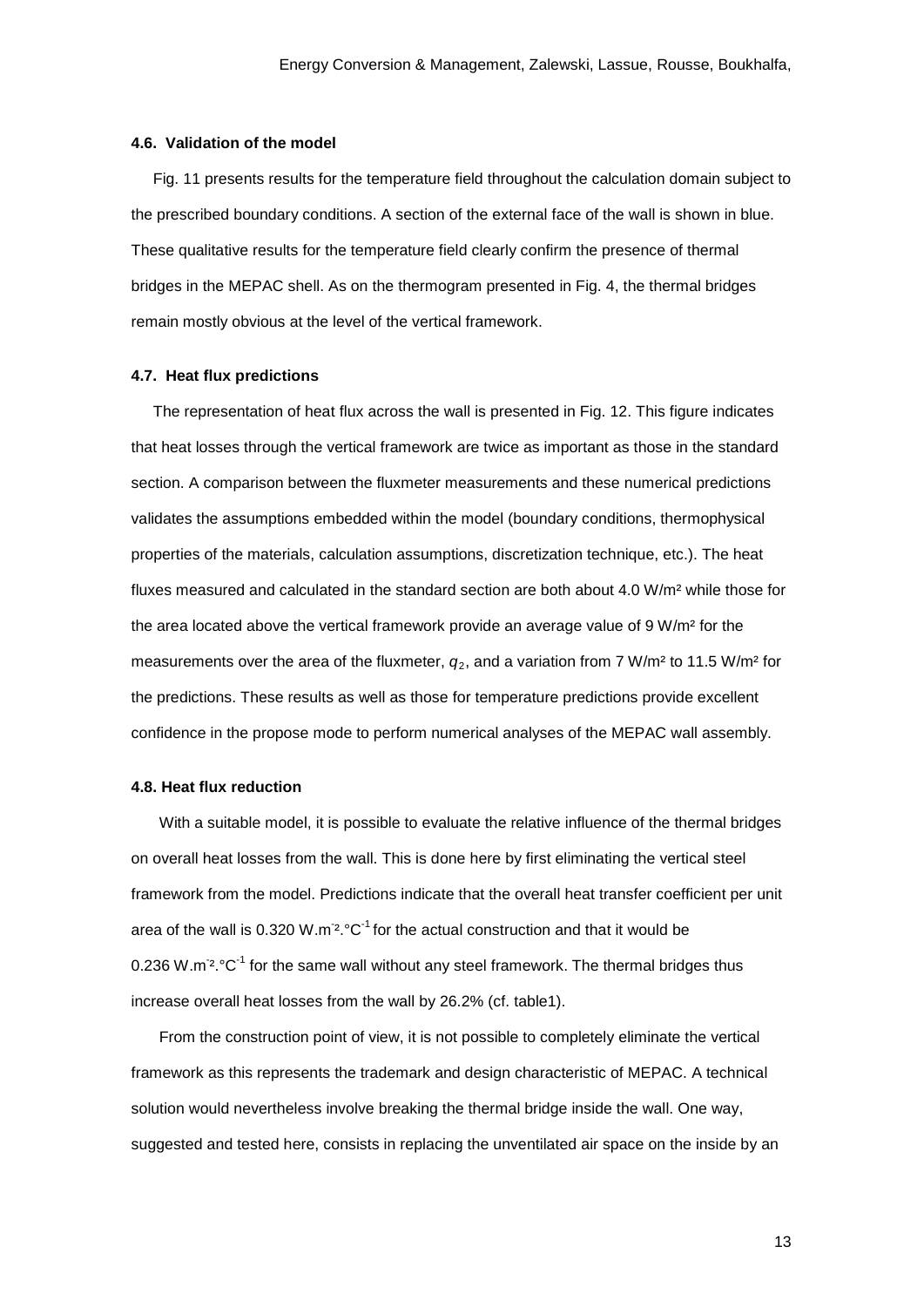insulating assembly. Adding 4 cm of insulating material along with a 1 cm thick plasterboard inside would make the overall heat transfer coefficient per unit area of wall (Ug) equal to 0.235 W.m<sup>-2</sup>.°C<sup>-1</sup>. If the steel frame is not taken into account, the coefficient is in this case is 0.194 W.m<sup>-2</sup>.°C<sup>-1</sup>. Replacing the air layer with the insulating complex would reduce overall heat losses from the wall by about 27% (26.7% : cf. cf. table1) and reduce the relative importance of the thermal bridges to 17.3%.

In another simulation, the same calculation is carried out with an increased insulating thickness (8cm + 1cm plasterboard). This would lead to a reduction of 41.8% in heat losses in relation to the reference wall and would reduce the share of the thermal bridges to 13.5%.

#### **5. Conclusion**

In this study, an original method allowing measurements of the quantitative influence of thermal bridges resulting from the presence of a steel frame in the envelope of buildings was proposed. The relative importance of thermal bridges increases in the energy balance of recent highly insulated buildings. It requires a very detailed attention with the components of the envelope and their implementation. Moreover, to ensure an extended life cycle for the buildings, it is vital to reduce these singularities as well as possible in order to avoid any problem of internal condensation which would be prejudicial to the framework and to the performances insulating materials. An infrared camera made it possible to visualize and thus to precisely locate the zones of influence of the steel frame on the thermal bridges. But this method answers only part of the problem by converting surface variations of temperature into nuances of colour on a thermogram. Furthermore, with no quantitative evaluation of heat fluxes, the thermogram can only be used with care because many parameters may disturb readings (variations of surfaces emissivity, room temperature, relative moisture, parasitic infra-red radiations, solar radiations, etc.).

This work demonstrated that heat flux measurements can be carried out locally and easily by used of appropriate fluxmeters. A light wall with steel frame was instrumented, measurements show that the heat losses in front of the steel frame are twice much important as elsewhere. The local and non-destructive flux measurements were also proven to be very useful to establish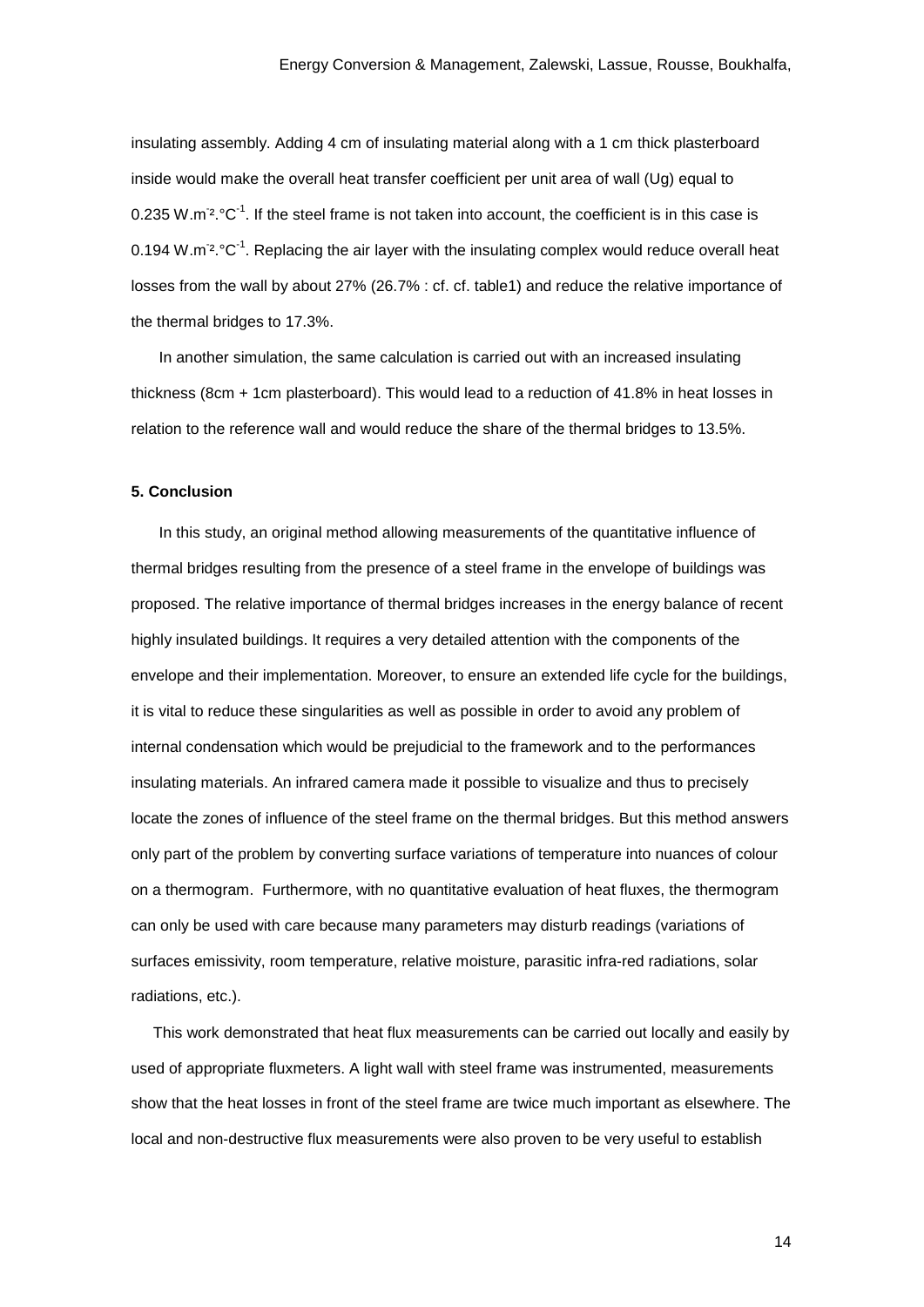and validate simulation model. The paper briefly indicated how this double approach of experimentation and numerical modelling makes it possible to validate certain assumptions concerning the thermal performance of the wall then to optimize it to reach the best possible performances.

The results obtained in laboratory and *in-situ*, lead to discussions with the designer using the MEPAC assembly. The study made it possible to consider several choices for wall composition in full safety. Modifications suggested compared to the initial wall appeared very relevant, for example by replacing a non-ventilated air layer by a rigid insulation. Comparisons between steel frame and wood frame (not discussed here) also showed all the interest of these measurements combined with the numerical thermal optimization of the buildings envelopes.

#### **Acknowledgments**

The authors would like to thank the office H.L.M. "PAS-DE-CALAIS HABITAT" which is at the origin of this study and which partly financed the thesis work of Mr. BOUKHALFA; EDF and GDF which financed the rest of the thesis and for their implication in the study. We also make a point of thanking the Region NORD-PAS-DE-CALAIS through the "ACTION DE RECHERCHE CONCERTEE INGENIERIE URBAINE" and the European Community (FEDER) which by their financial support allowed the acquisition of equipment and measuring instruments used in this work. The fourth author is also grateful to the Natural Sciences and Engineering Research Council of Canada (NSERC) for a discovery grant.

#### **Figure and table captions**

- Fig. 1: Cross-section of shell
- Fig. 2: Vertical section (side view)
- Fig. 3: Shell separating the experimental cells
- Fig. 4: Typical thermogram
- Fig. 5: Comparison of temperature evolution: thermocouples vs infrared thermography
- Fig. 6: Locations of tangential gradients fluxmeters
- Fig. 7: Unsteady heat fluxes measurements on the outside wall over a 48 hours period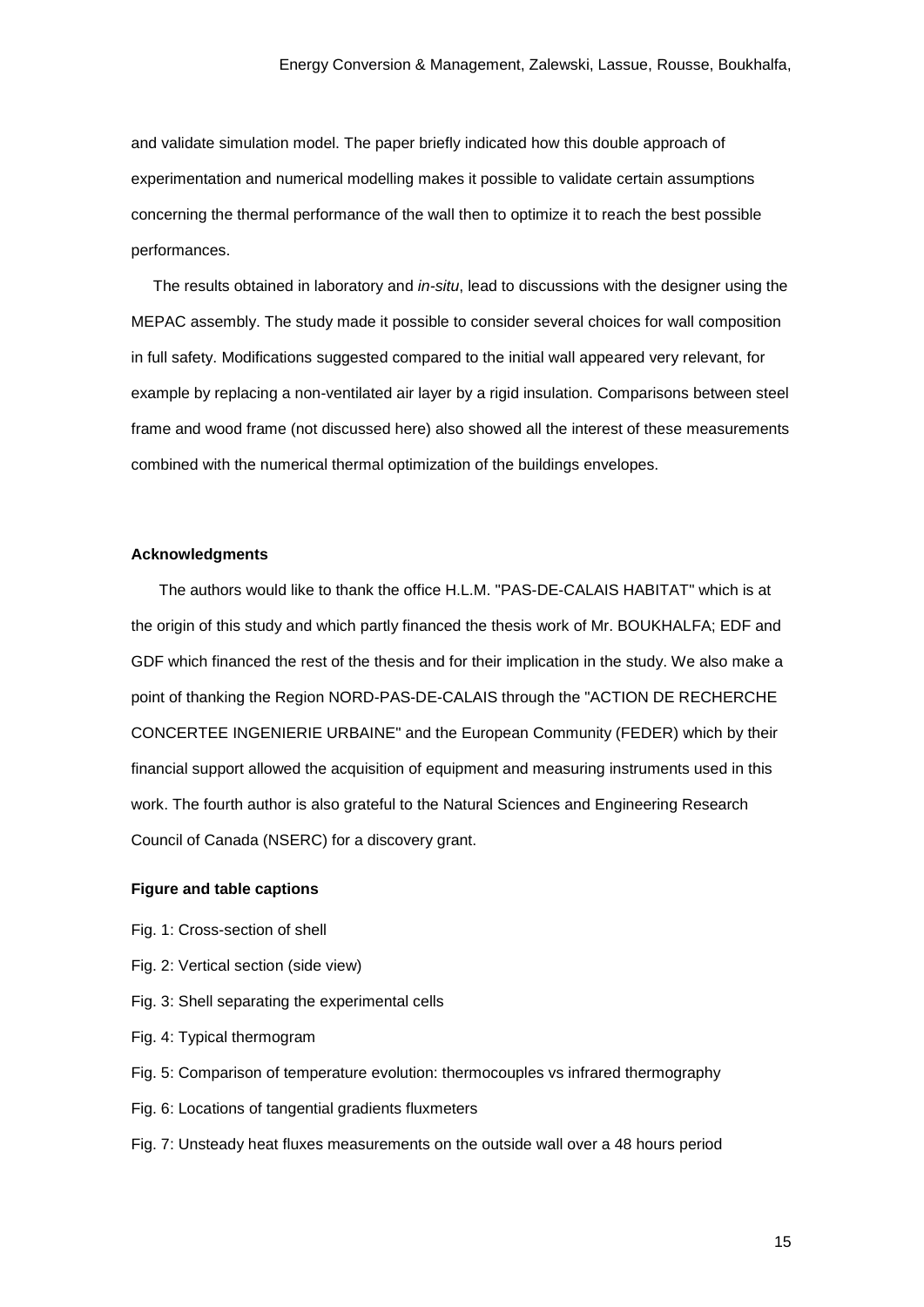Fig. 8: The domain structured-grid Cartesian discretization involving 245712 nodes

Fig. 9: Geometry transformation adopted for the hat sections.

Fig. 10: Actual calculation domain after geometric modifications.

Fig. 11: Predictions of the temperature field

Fig. 12: Heat flux predictions across the wall.

Table 1: Overall heat transfer coefficient predictions for selected insulating strategies with and without steel frame.

## **Figures**

## **INSIDE**



Fig. 1: Cross-section of shell (plane view)



Fig. 2: Vertical section (side view)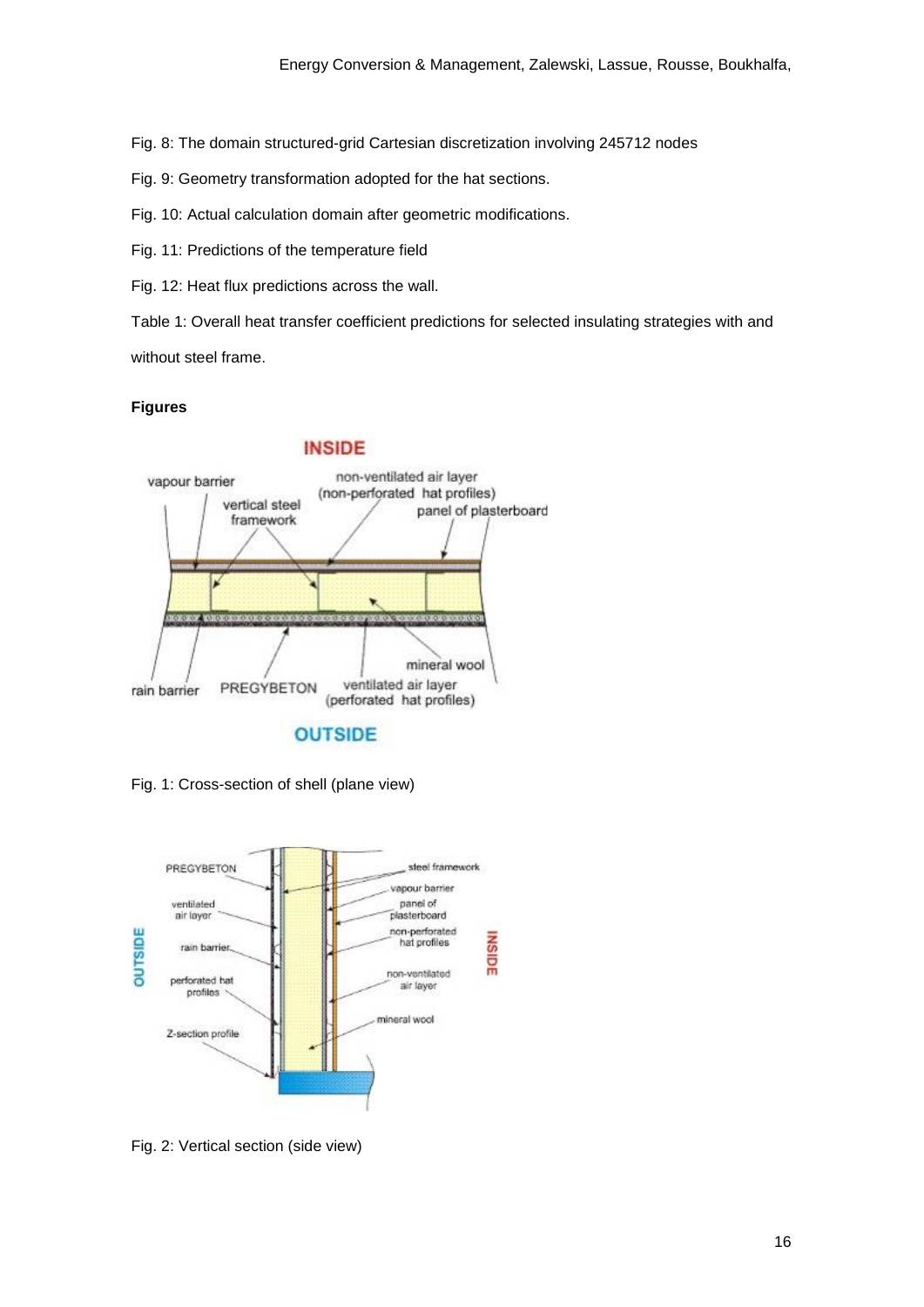

Fig. 3: The overall experimental set-up



Figure 4: Thermogram of the "outside" surface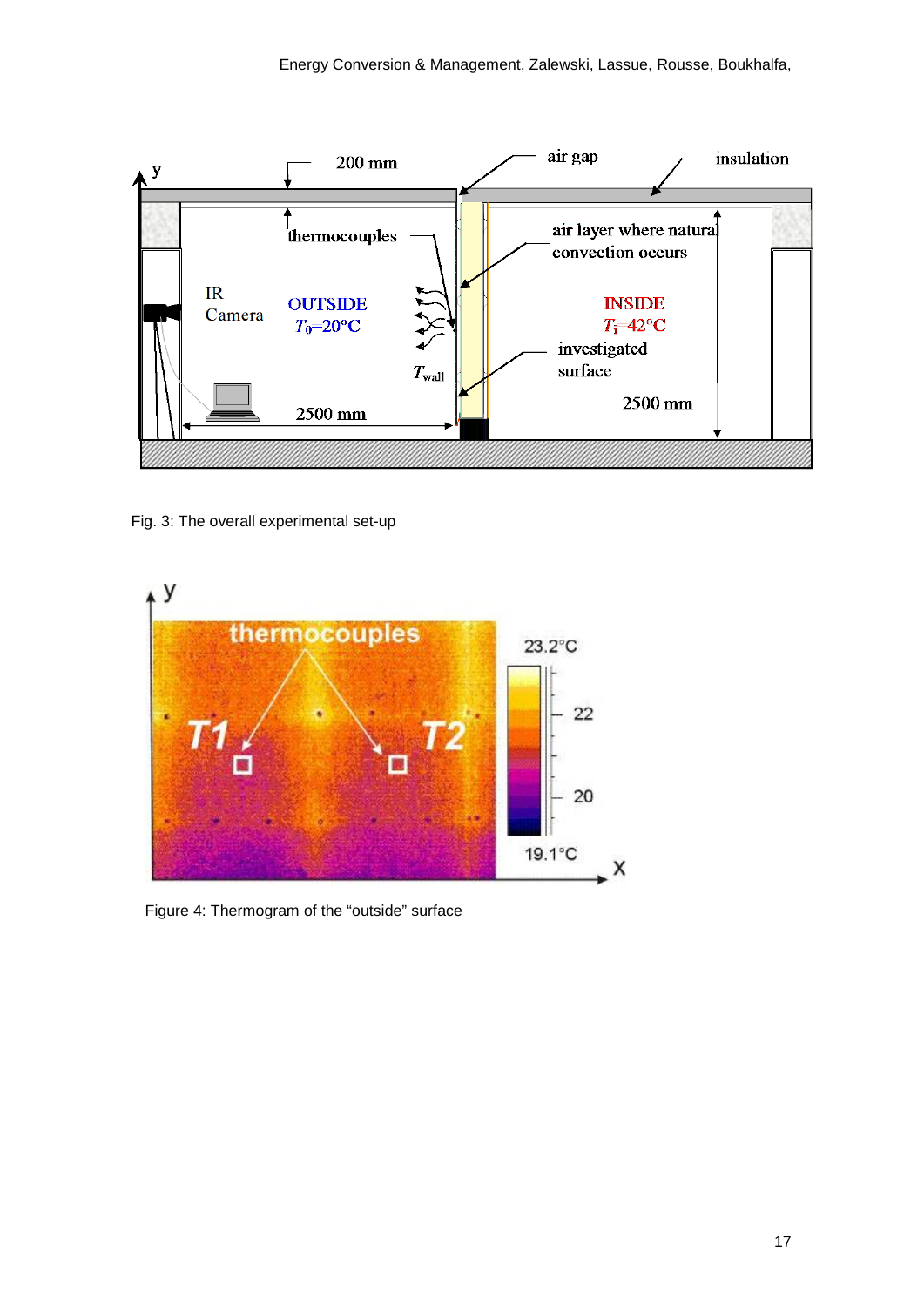

Fig. 5: Comparison of temperature evolution: thermocouples vs infrared thermography



Fig. 6: Locations of tangential gradients fluxmeters



Fig. 7: Unsteady heat fluxes measurements on the outside wall over a 48 hours period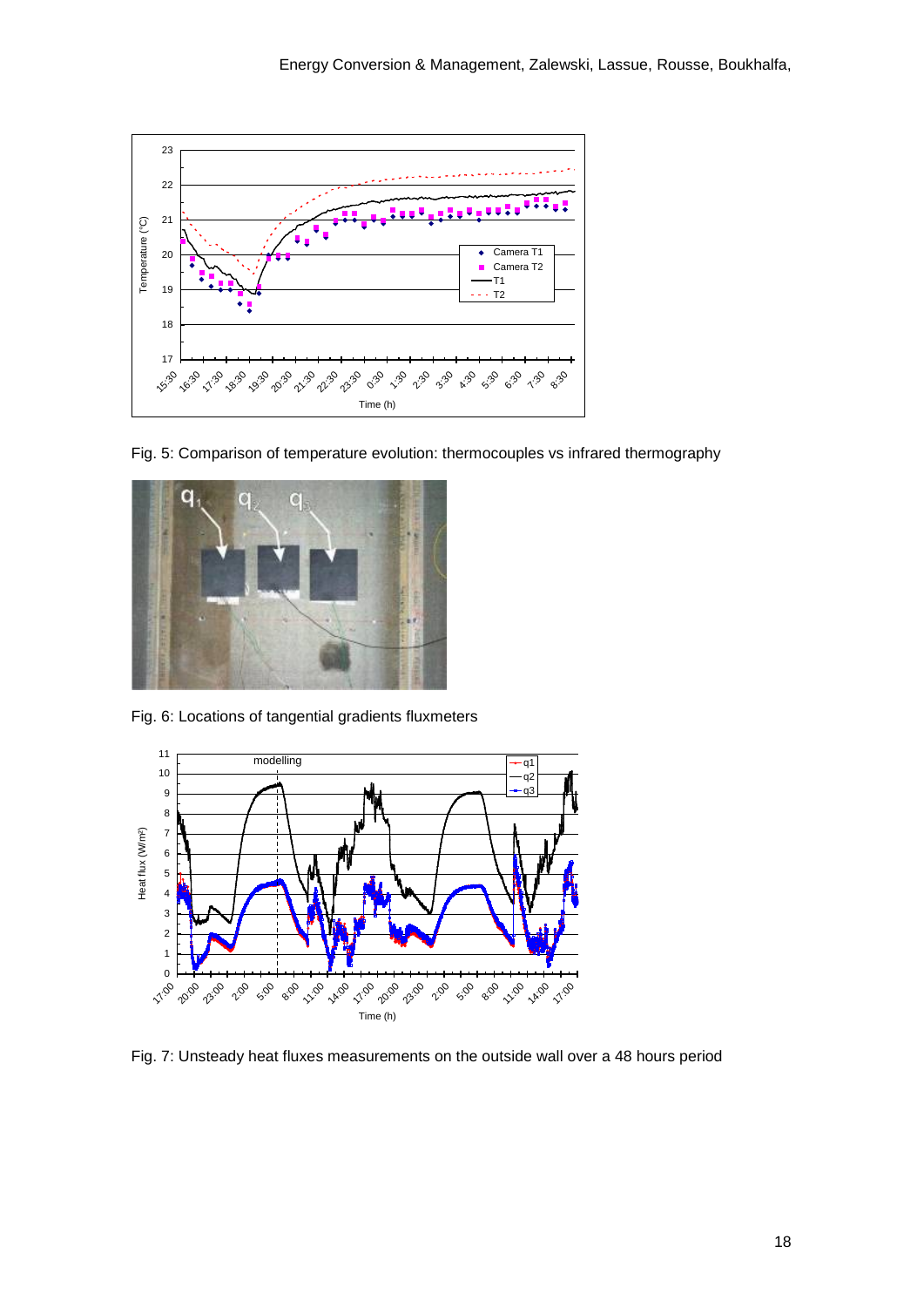

Fig. 8: The domain structured-grid Cartesian discretization involving 245712 nodes.



Fig. 9: Geometry transformation adopted for the "hat" sections.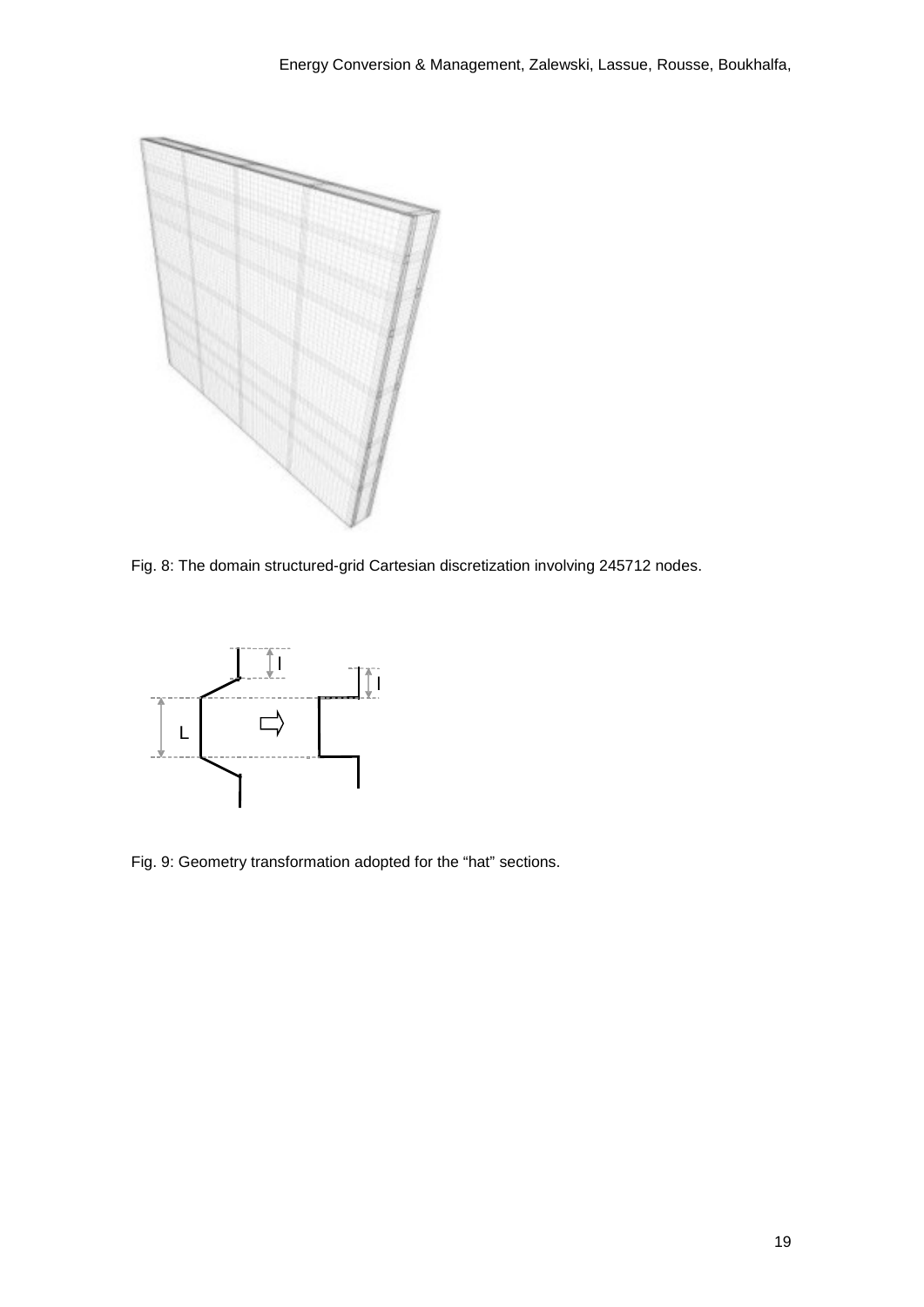

Fig. 10: Actual calculation domain after geometric modifications.



Fig. 11: Predictions of the temperature field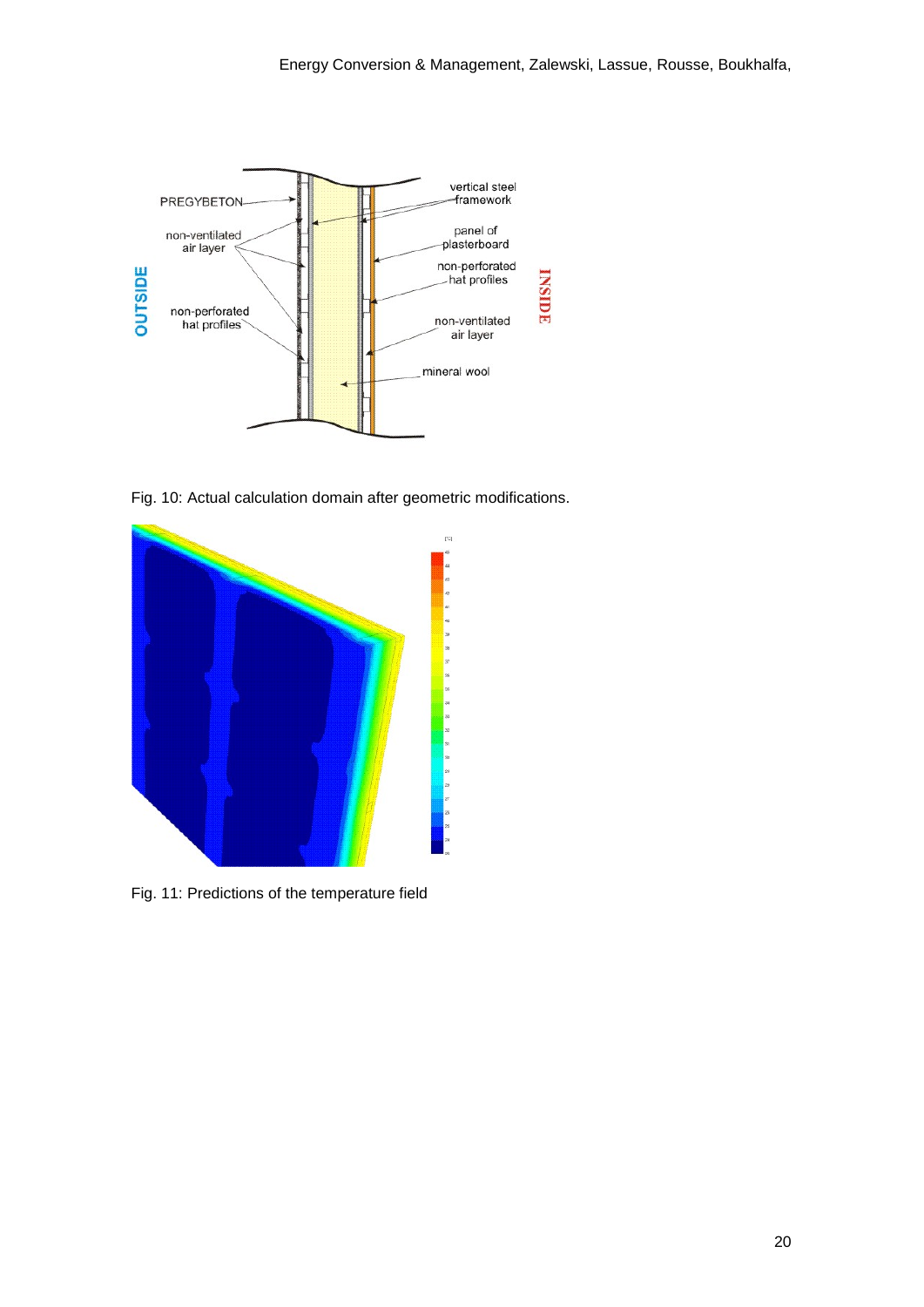

Fig. 12: Heat flux predictions across the wall :  $q_1$  and  $q_3$  located above standard sections ;  $q_2$ located above a section involving a steel frame.

## **Tables**

|                            | U global<br>(W.m <sup>-2</sup> .°C <sup>-1</sup> ) | U<br>no thermal bridges<br>$(W.m-2·°C-1)$ | Relative importance of<br>the thermal bridges (%) |
|----------------------------|----------------------------------------------------|-------------------------------------------|---------------------------------------------------|
| Inside air layer           | 0,32<br>$-26,7%$                                   | 0,236                                     | 26,2%                                             |
| Insulating complex (4+1cm) | $\bm{\mathsf{0}}$ ,235<br>$-41,8%$                 | 0,194                                     | 17,3%                                             |
| Insulating complex (8+1cm) | 0,186                                              | 0,161                                     | 13,5%                                             |

Table 1: Overall heat transfer coefficient predictions for selected insulating strategies with and

without steel frame.

j [1] E. Hirs[ta,](http://www.sciencedirect.com/science?_ob=ArticleURL&_udi=B6V2V-47XF6N4-1F&_user=7285879&_origUdi=B6V2S-498M0HV-8X&_fmt=high&_coverDate=08%2F31%2F1979&_rdoc=1&_orig=article&_acct=C000042678&_version=1&_urlVersion=0&_userid=7285879&md5=1247d11ce02c09b00b89a24427c3a673#implicit0) D. O'Neal, Contributions of improved technologies to reduced residential energy growth, [Energy and Buildings,](http://www.sciencedirect.com/science/journal/03787788) Vol. [2, Issue 3,](http://www.sciencedirect.com/science?_ob=PublicationURL&_tockey=%23TOC%235712%231979%23999979996%23388157%23FLP%23&_cdi=5712&_pubType=J&view=c&_auth=y&_acct=C000042678&_version=1&_urlVersion=0&_userid=7285879&md5=dcc2382f66b0778ec34dee38968ae370) (1979) pp. 217-224

<sup>[2]</sup> E. Hirst, R. W Barnes., S. M. Cohn, K. R. Corum, D. Greene, D. M. Hamblin, G. Kulp, D. B. Reister and T. Vineyard A., Effects of improved energy efficiency on U.S. energy use: 1973– 1980, Energy, Vol. 7, Issue 11, (1982), pp897-907

<sup>[3]</sup> Communication from the commission, Action Plan for Energy Efficiency: Realising the Potential, Brussels, 19.10.2006,

[<sup>\(</sup>http://ec.europa.eu/energy/action\\_plan\\_energy\\_efficiency/doc/com\\_2006\\_0545\\_en.pdf\)](http://ec.europa.eu/energy/action_plan_energy_efficiency/doc/com_2006_0545_en.pdf) [4] F. Déqué, F. Ollivier, J. J. Roux, Effect of 2D modelling of thermal bridges on the energy performance of buildings: Numerical application on the Matisse apartment, Energy and Buildings, Vol. 33, Issue 6, (2001), pp583-587

<sup>[5]</sup> Ministère de l'équipement, Guide de la réglementation thermique, France, (2000)

<sup>[6]</sup> EN ISO 14683, Thermal bridges in building construction: linear thermal transmittance, Simplified methods and default values, (2000)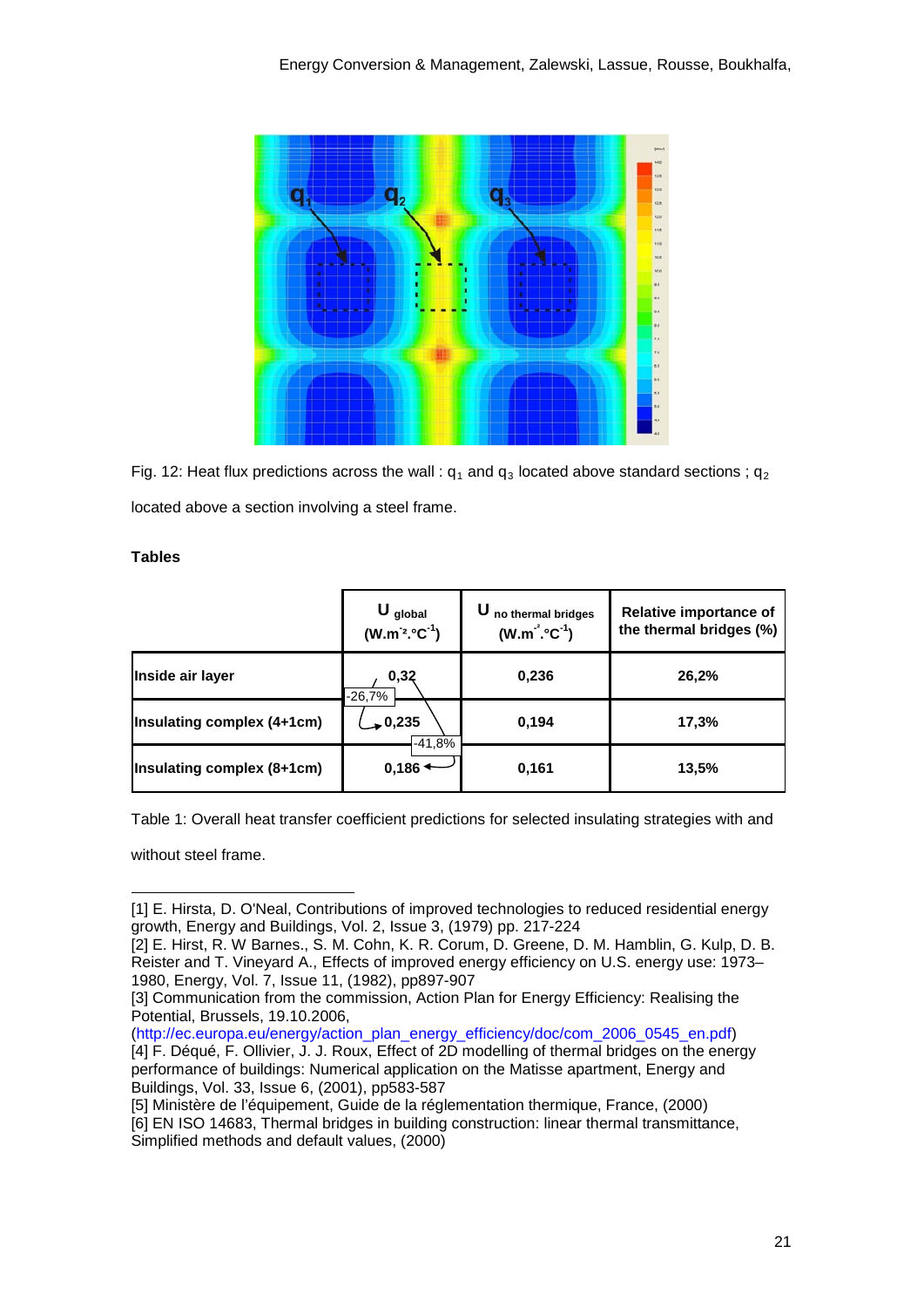<span id="page-21-6"></span>[7] Thermal bridges in building construction. Heat flows and surface temperatures. Detailed calculations, EN 10211, ISBN : 978 0 580 64346 0

<span id="page-21-7"></span>[8] ASHRAE Handbook-Fundamentals, (2005), CHAPTER 25 : Thermal and water vapor transmission data

<span id="page-21-8"></span>[9] A.Ben Larbi, Statistical modelling of heat transfer for thermal bridges of buildings, Energy and Buildings, Vol. 37, Issue 9, (2005) , pp945-951

<span id="page-21-9"></span>[10] S. Dilmac, A. Guner, F. Senkal, S. Kartal, Simple method for calculation of heat loss through floor/beam-wall intersections according to ISO 9164, Energy Conversion and Management, Vol. 48, Issue 3, (2007) , pp826-835

<span id="page-21-10"></span>[11] M. Guofeng, J. Gudni, Dynamic calculation of thermal bridges, Energy and Buildings, Vol. 26, Issue 3, (1997) , pp233-240

<span id="page-21-11"></span>[12] Jan Kosny, Elizabeth Kossecka,Multi-dimensional heat transfer through complex building envelope assemblies in hourly energy simulation programs, Energy and Buildings, Vol. 34, Issue 5, (2002) , pp445-454

[13] C. A. Balaras, A. A. Argiriou, Infrared thermography for building diagnostics, Energy and Buildings, Vol. 34, Issue 2, (2002) , Pages 171-183

[14] H. Wiggenhauser, Active IR-applications in civil engineering, Infrared Physics & Technology, Vol. 43, Issues 3-5, (2002) , pp233-238

[15] M. Bérubé Dufour, D. Derome, R. Zmeureanu, Analysis of thermograms for the estimation of dimensions of cracks in building envelope, Infrared Physics & Technology, Vol. 52, Issues 2- 3, (2009) , pp70-78

[16] S. Ribarić, D. Marčetić, D. Stjepan Vedrina, A knowledge-based system for the nondestructive diagnostics of façade isolation using the information fusion of visual and IR images, Expert Systems with Applications, Vol.36, Issue 2, Part 2, (2009) , pp 3812-3823

[17] D. A. Haralambopoulos, G. F. Paparsenos, Assessing the thermal insulation of old buildings—The need for in situ spot measurements of thermal resistance and planar infrared thermography, Energy Conversion and Management, Vol.39, Issues 1-2, (1998), pp65-79 [18] M. Gorgolewski, Developing a simplified method of calculating U-values in light steel framing., Int. Rev. Building and Environment, Vol.42, (2007), pp 230-236

[19] P.Standaert, Computer program to calculate 3D & 2D steady state heat transfer in objects described in a rectangular grid using the energy balance technique, Physibel document TRISCO V10.0 w Manual, (2002)

[20] T. Höglund, H. Burstrand, Slotted steel studs to reduce thermal bridges in insulated walls, Thin-walled Structures 32, (1998), pp81-109

[21] O. Carpentier, D. Defer, E. Antczak, A. Chauchois, B. Duthoit, In situ thermal properties characterization using frequential methods, Energy And Buildings, Vol.40, Issue 3, (2008), pp300-307

[22] E.Antczak, A. Chauchois, D.Defer, B. Duthoit, Characterisation of the thermal effusivity of a partially saturated soil by the inverse method in the frequency domain, Applied Thermal Engineering, 2003, vol. 23, issue 12, p.1525-1536

[23] D. Defer, E. Antczak, B. Duthoit, Measurement of low thermal effusivity of building materials using thermal method account, Measurement Sciences and Technologie, 2001, Vol 12, p 1-8

<span id="page-21-0"></span>[24] L. Zalewski, S. Lassue, B Duthoit, Butez M., Study of solar wall - validating a simulation model, Building and Environnement, Vol.37, (2002) , pp109-121

<span id="page-21-1"></span>[25] AGEMA 570 - Operating Manual,

-

[26] E. Grinzato, V. Vavilov, T. Kauppinen, Quantitative infrared thermography in building, Energy and building, vol.29, Issue1, (1998), pp1-9.

<span id="page-21-2"></span>[27] N.P. Avdelidis, A. Moropoulou, Emissivity considerations in building thermography, Energy and building, vol.35, (2003), Issue 7, pp663-667.

<span id="page-21-3"></span>[28] M.R. Clark. D.M. Mc Cam, M.C. Forde, Application of infrared thermography to the non destructive testing of concrete and masonry bridges, NDT & E International, Vol.36, Issue 4, (2003) , pp265-275.

<span id="page-21-4"></span>[29] D. Leclercq, P. Thery, Apparatus for simultaneous temperature and heat flow measurement under transient conditions, Rev. of Scient Instrum., Vol.54, (1983) , pp374-380

<span id="page-21-5"></span>[30] P. Thureau, Fluxmètres thermiques, Technique de l'ingénieur, 1996

[31] D.L. Marinoski, S. Guths, F.O.R. Pereira, R. Lamberts, Improvement of a measurement system for solar heat gain through fenestrations, Energy and Buildings 39 (2007) 478–487.